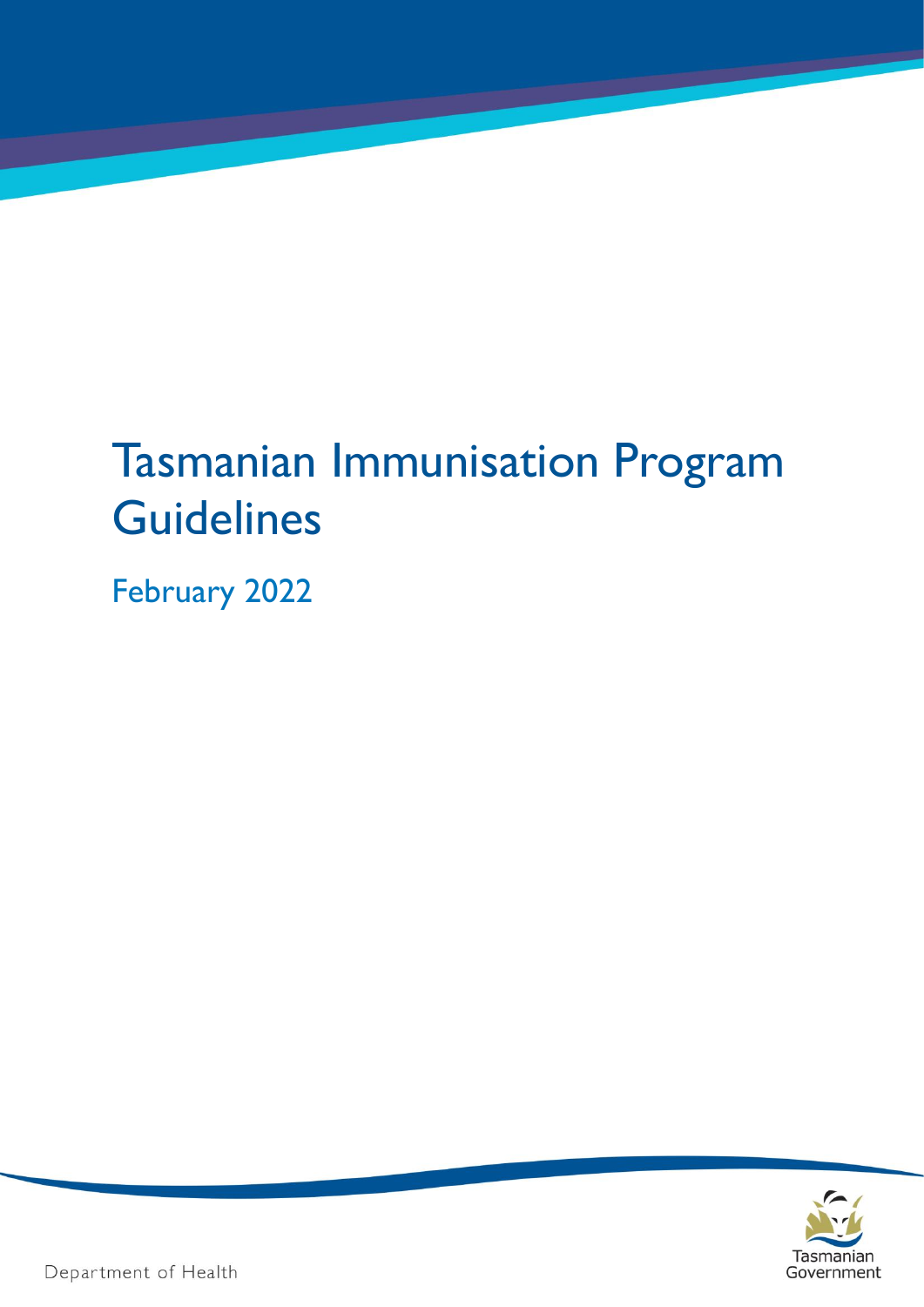# **About This Guide**

These Guidelines have been developed by the Department of Health (DoH) to provide guidance to organisations that provide or intend to provide immunisation programs that employ a Registered Health Practitioner as an Authorised Immuniser.

The Guidelines may be revised from time to time. For the most recent version of the Guidelines visit [Immunisation](https://www.health.tas.gov.au/publichealth/communicable_diseases_prevention_unit/immunisation/reporting_adverse_events_following_immunisation) - Public Health<sup>1</sup>

These Guidelines only apply to providers who are employing an Authorised Immuniser **who is not** under the direct supervision of a medical practitioner. If a health practitioner is working under the supervision of a medical practitioner who is making the decision to prescribe a vaccine for each client, the health practitioner is not required to be an Authorised Immuniser.

These Guidelines are to be used in conjunction with the professional standards and guidelines that apply to each health discipline.

# **Contact Details**

For further information about immunisation programs and their content contact:

**Clinical Nurse Consultant (Immunisation)** Public Health Services Department of Health GPO Box 125 HOBART TAS 7000

Telephone: 1800 671 738 or 6166 0632

<sup>&</sup>lt;sup>1</sup> www.health.tas.gov.au/publichealth/communicable diseases prevention unit/immunisation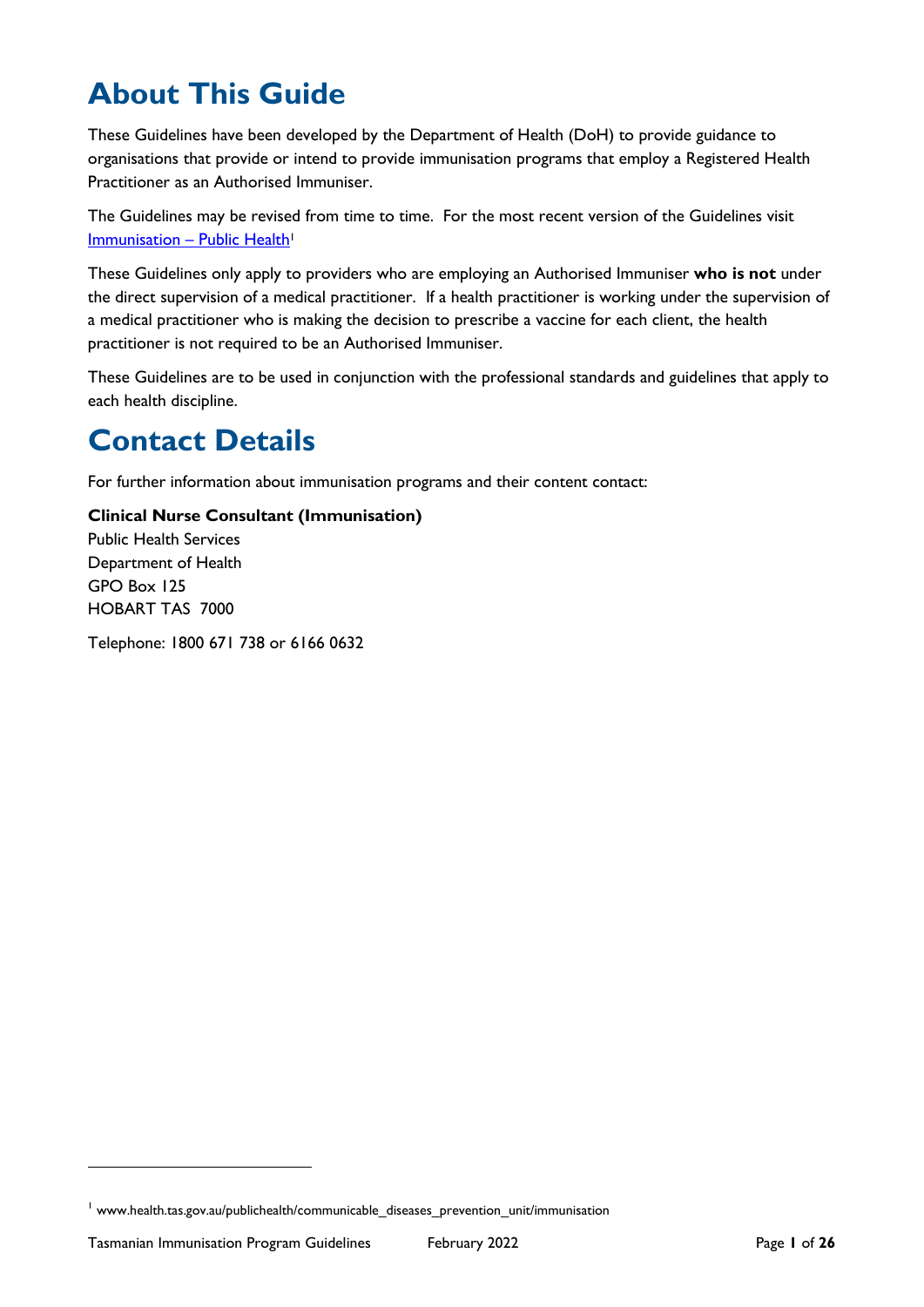# **Abbreviations used in this document**

| <b>Abbreviation</b>   | <b>Description</b>                                                   |
|-----------------------|----------------------------------------------------------------------|
| <b>AIR</b>            | Australian Immunisation Register                                     |
| <b>AEFI</b>           | Adverse Event Following Immunisation                                 |
| <b>AHPRA</b>          | Australian Health Practitioners Regulation Agency                    |
| AI                    | Authorised Immuniser                                                 |
| <b>ANI</b>            | <b>Authorised Nurse Immuniser</b>                                    |
| <b>API</b>            | <b>Authorised Pharmacist Immuniser</b>                               |
| <b>ARC</b>            | <b>Australian Resuscitation Council</b>                              |
| COVID-19              | Coronavirus disease, caused by SARS-CoV-2                            |
| <b>CPD</b>            | <b>Continuing Professional Development</b>                           |
| <b>CPR</b>            | Cardio Pulmonary Resuscitation                                       |
| DoH                   | Department of Health                                                 |
| <b>DPH</b>            | Director of Public Health                                            |
| <b>HPV</b>            | Human Papillomavirus                                                 |
| Intern Pharmacist     | Pharmaceutical chemist who holds provisional registration with AHPRA |
| <b>MMR</b>            | Measles-Mumps-Rubella                                                |
| <b>NIP</b>            | National Immunisation Program                                        |
| <b>Pharmacy Guild</b> | Pharmacy Guild of Australia                                          |
| PI                    | Pharmacist Immuniser                                                 |
| PIIT                  | Pharmacist immuniser-in-training (PIIT)                              |
| <b>PSA</b>            | Pharmaceutical Society of Australia                                  |
| <b>TGA</b>            | Therapeutic Goods Administration                                     |
| <b>TPA</b>            | Tasmanian Pharmacy Authority                                         |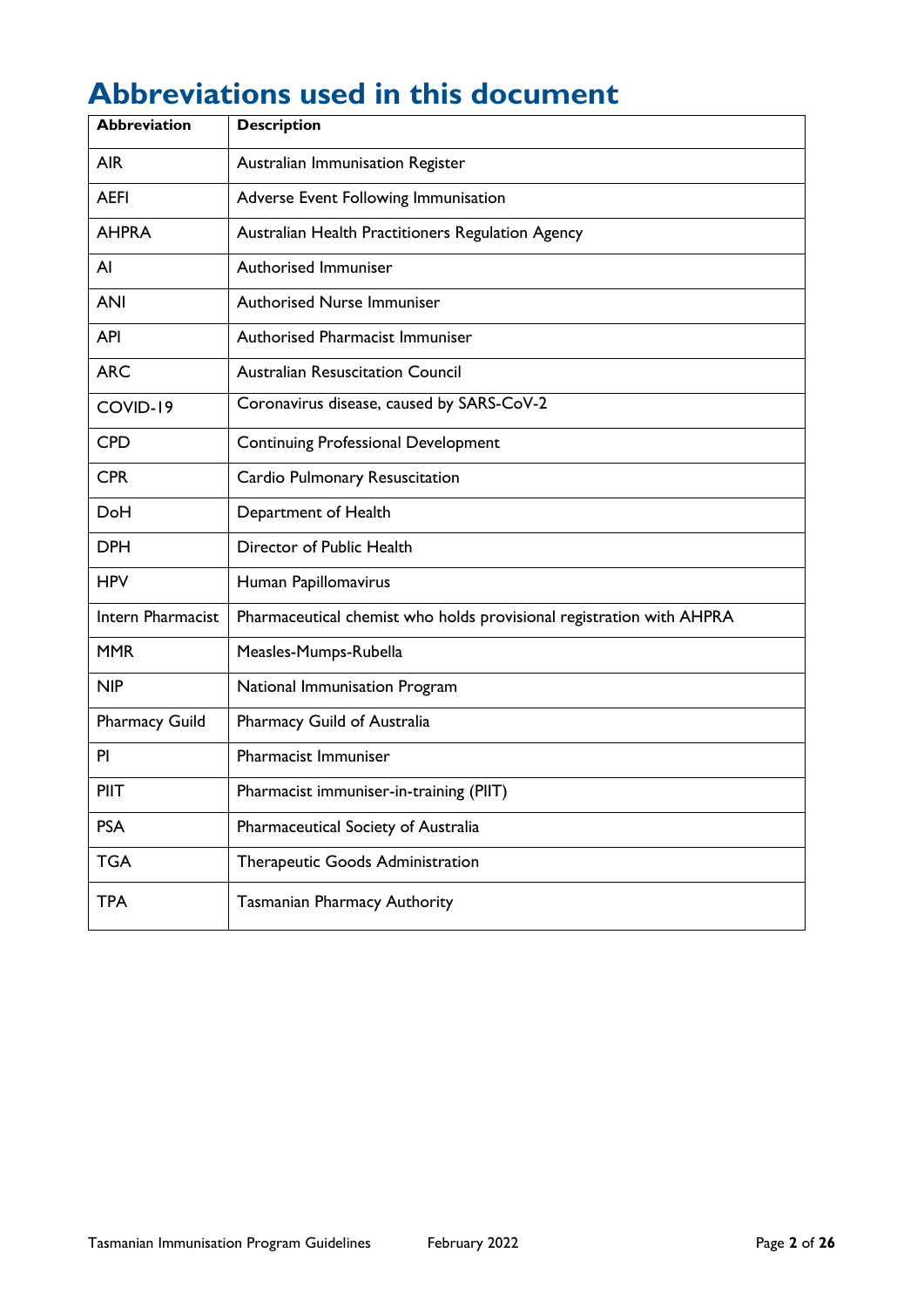#### **Contents**

| Authorisation of a Registered Health Practitioner to provide immunisations independently 4    |  |
|-----------------------------------------------------------------------------------------------|--|
|                                                                                               |  |
|                                                                                               |  |
|                                                                                               |  |
|                                                                                               |  |
|                                                                                               |  |
|                                                                                               |  |
|                                                                                               |  |
|                                                                                               |  |
|                                                                                               |  |
|                                                                                               |  |
|                                                                                               |  |
|                                                                                               |  |
|                                                                                               |  |
|                                                                                               |  |
|                                                                                               |  |
|                                                                                               |  |
|                                                                                               |  |
|                                                                                               |  |
|                                                                                               |  |
|                                                                                               |  |
| Application Form for Approval of an Immunisation Program Employing an Authorised Immuniser 17 |  |
|                                                                                               |  |
|                                                                                               |  |
|                                                                                               |  |
|                                                                                               |  |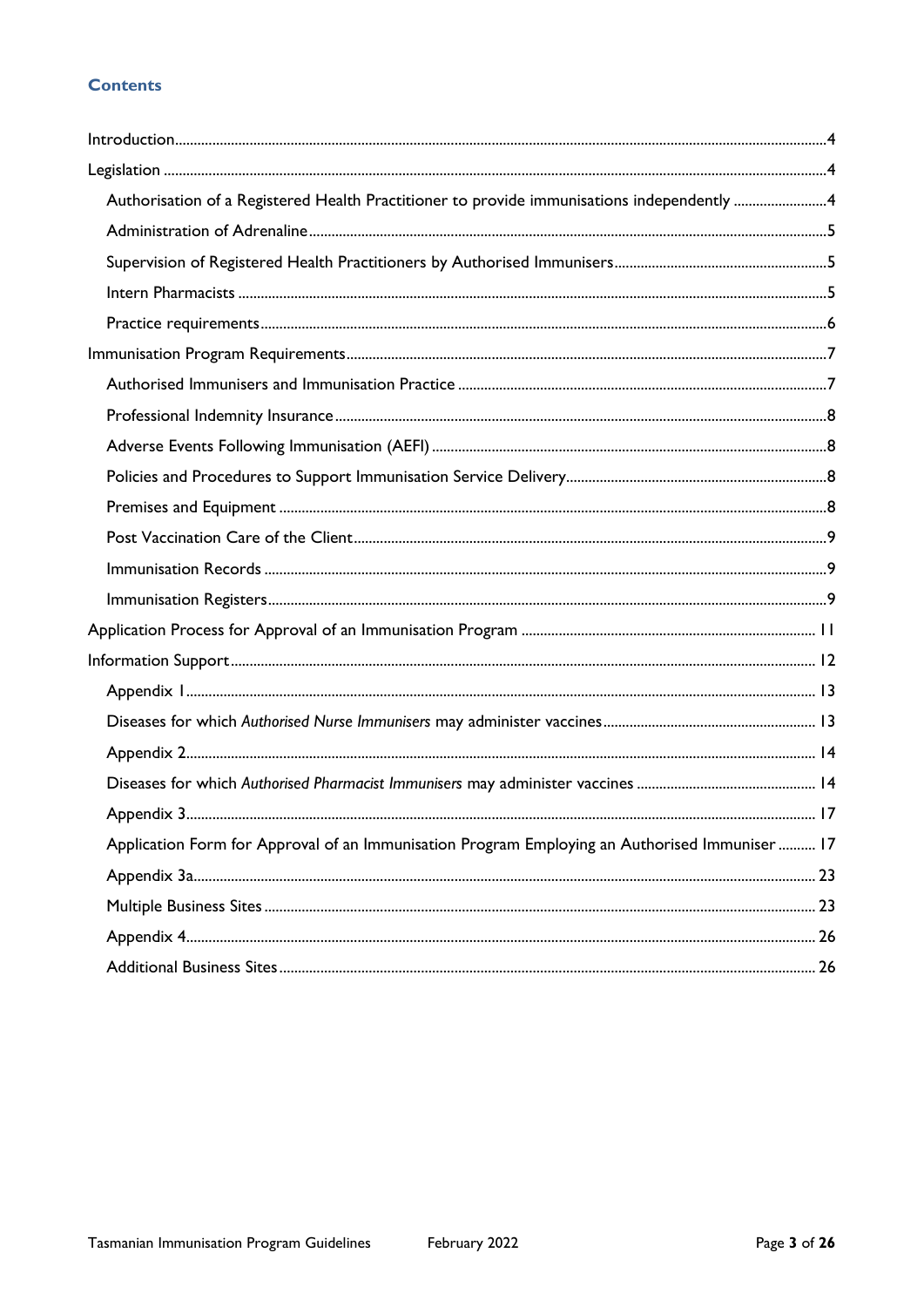# <span id="page-4-0"></span>**Introduction**

Immunisation is the safest and most effective way to control many of the world's most important infectious diseases. It has been the single most important advancement in public health over the last century saving more lives than any other health intervention.

Australia has a strong and internationally recognised National Immunisation Program, with a national average of over 90 per cent coverage for most childhood vaccines<sup>2</sup>. Australia's achievements in immunisation meet international goals set by the World Health Organization under the *Global Immunization Vision and Strategy*.

Opportunities remain to improve immunisation rates for adolescents and adults.

Achieving high vaccination rates requires a competent workforce as well as effective clinical governance arrangements for all immunisation programs which are clear, accountable and effective, with business processes in place to monitor and evaluate performance and provide feedback.

To enable a broader workforce to provide immunisation services across a range of settings, the Secretary of the Department of Health (DoH) (or his or her delegate) can approve other classes of health professionals to possess and administer medicines without the direct supervision of a medical practitioner. The delegate for the DoH Secretary is the Director of Public Health (DPH).

These Immunisation Program Guidelines support organisations and registered health practitioners to conduct safe, high quality immunisation services, and describe the processes required for applying for approval.

In this document a registered health practitioner who has been approved to immunise independently is referred to as an Authorised Immuniser (AI).

# <span id="page-4-1"></span>**Legislation**

In accordance with Tasmanian legislation a registered health professional other than a medical practitioner must be authorised by DoH to vaccinate independently in Tasmania.

#### <span id="page-4-2"></span>**Authorisation of a Registered Health Practitioner to provide immunisations independently**

In Tasmania *[Regulation 82 \(c\)&\(d\)](https://www.legislation.tas.gov.au/view/html/inforce/2019-04-17/sr-2018-079#GS82@EN) <sup>3</sup> of the Poisons Regulations 2018* allows registered nurses, midwives and pharmacists, who have met certain educational requirements and/or who have been approved by the DPH to administer certain vaccines as listed in *Schedule 4* to the Poisons List; provided they are the *approved* vaccines (according to the particular immuniser's health speciality) against the diseases listed in Appendix 1 and 2 of these Guidelines and the vaccines are administered in accordance with an immunisation program approved by the DPH.

An AI **may not** independently provide:

- vaccines for travel purposes as travel medicine is a specialist area that must include a medical consultation
- any immunoglobulin preparation
- pharmaceuticals for the purposes of clinical trials.

<sup>2</sup> DTPa, hepatitis B, MMR, Hib and polio,

<sup>3</sup> www.legislation.tas.gov.au/view/html/inforce/2019-04-17/sr-2018-079#GS82@EN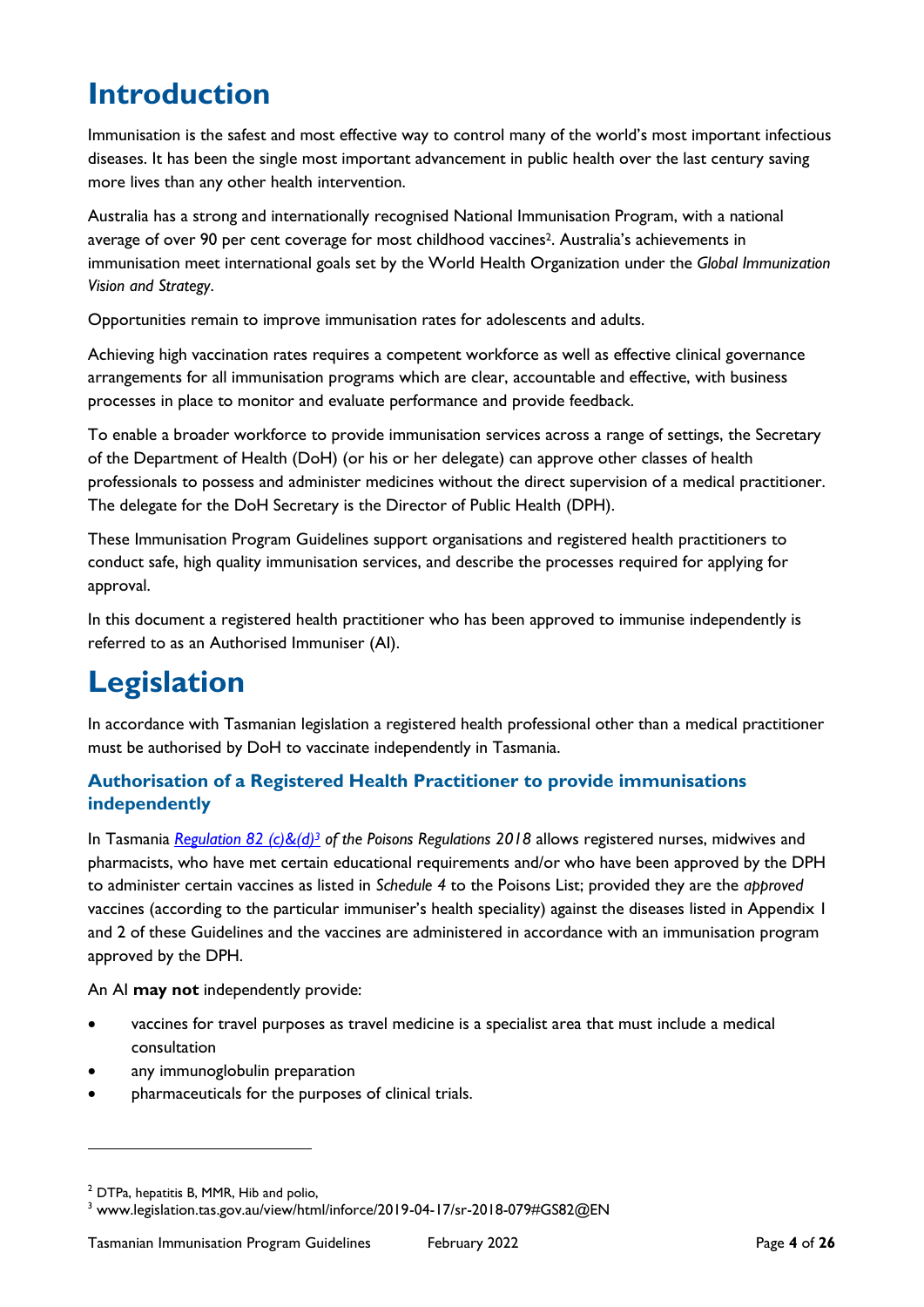#### <span id="page-5-0"></span>**Administration of Adrenaline**

In addition *[Regulation 82\(b\)](https://www.legislation.tas.gov.au/view/html/inforce/2019-04-17/sr-2018-079#GS82@EN)<sup>4</sup>* of the *Poisons Regulations 2018* states that that a person who is a registered nurse or midwife may, in the course of nursing practice administer to another person a substance listed in Schedule [3](http://www.thelaw.tas.gov.au/tocview/index.w3p;cond=;doc_id=%2B102%2B2001%2BJS3%40EN%2B20140417100000%23JS3%40EN;histon=;prompt=;rec=;term=) of the Poisons List.

This includes the administration of adrenaline (1:1000) in the event of anaphylaxis.

A pharmacist or intern pharmacist (pharmacy trainee) may supply a Schedule 3 substance (adrenaline) under *[Regulation 58\(2\)](https://www.legislation.tas.gov.au/view/html/inforce/2019-04-17/sr-2018-079#GS58@EN)<sup>5</sup> of the Poisons Regulations 2018*. In this instance 'supply' means either, or both, provide and/or administer.

#### <span id="page-5-1"></span>**Supervision of Registered Health Practitioners by Authorised Immunisers**

In accordance with *[Regulation 82\(e\)](https://www.legislation.tas.gov.au/view/html/inforce/2019-04-17/sr-2018-079#GS82@EN)* of the *Poisons Regulations 2018* **an experienced** Authorised Nurse Immuniser (see definition below) may supervise the administration of a vaccine by another health practitioner **only** when the other health practitioner is undertaking an immunisation education program approved by the DPH or has been approved by the Director of Public Health to administer vaccines specified by the Director.

• An experienced **Authorised Nurse Immuniser** (ANI), operating in an approved immunisation program, may supervise the administration of a vaccine by another health practitioner if the ANI has had a minimum of two years recent clinical experience administering National Immunisation Program (NIP) vaccines, to all age groups (infants, children and adults).

In accordance with *[Regulation 82\(f\)\)](https://www.legislation.tas.gov.au/view/html/inforce/current/sr-2018-079#GS82@EN)* of the *Poisons Regulations 2018 a*n experienced Pharmacist Immuniser (see definition below) may supervise the administration of a vaccine by another pharmacist **only** when the pharmacist is undertaking an immunisation education program approved by the DPH or where the individual is an intern pharmacist, who holds provisional registration with AHPRA **and** who has undertaken the prescribed Tasmanian Pharmacist Immuniser course.

• An experienced **Pharmacist Immuniser** (PI), operating in an approved immunisation program, is able to supervise the administration of a vaccine by a pharmacist immuniser-in-training (PIIT) or an intern pharmacist if they have had a minimum of two years recent clinical experience administering vaccines in the community setting.

The regulations do not allow Authorised Immunisers (AIs) to prescribe vaccines for any other health practitioners, who are not AIs, to administer, **except in specific circumstances, approved by the DPH** under *Regulation [82\(e\)\(ii\)&\(f\)\(ii\)](https://www.legislation.tas.gov.au/view/html/inforce/2019-04-17/sr-2018-079#GS82@EN)*, for example, pandemic or major communicable disease outbreaks.

If a health practitioner is not an AI (or a supervised trainee/intern pharmacist) and is administering vaccines, it must be under the direction of a medical practitioner.

#### <span id="page-5-2"></span>**Intern Pharmacists**

Regulation 82 allows for immunisations to be conducted by intern pharmacists (who hold provisional registration with AHRPA) while under the supervision of an Authorised Pharmacist Immuniser. This regulation is designed to support intern pharmacists gain experience in delivering immunisations, during their intern year.

An intern pharmacist cannot apply to become an Authorised Immuniser in Tasmania until they have full registration as a general pharmacist.

<sup>4</sup> www.legislation.tas.gov.au/view/html/inforce/2019-04-17/sr-2018-079#GS82@EN

<sup>5</sup> www.legislation.tas.gov.au/view/html/inforce/2019-04-17/sr-2018-079#GS58@EN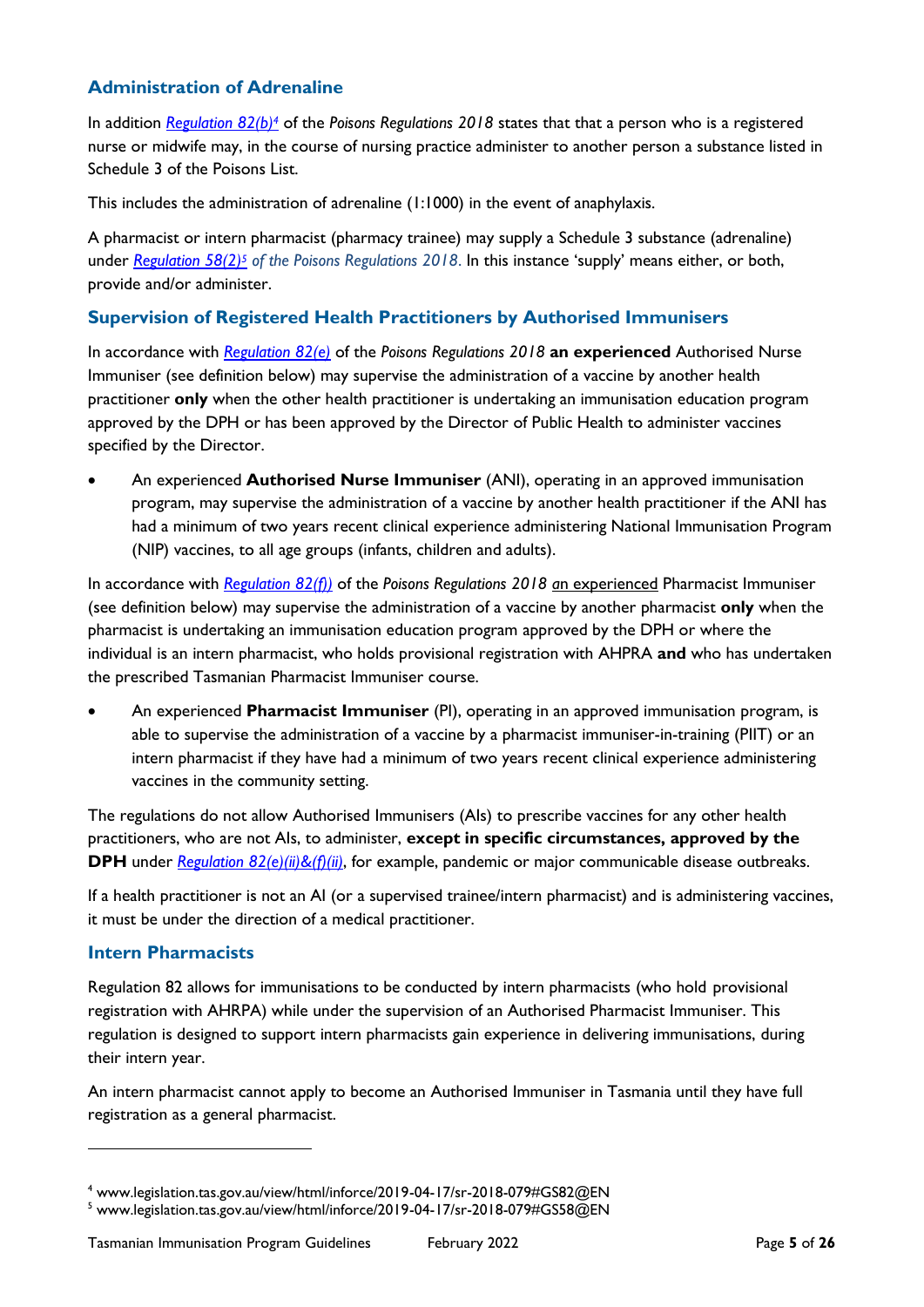#### <span id="page-6-0"></span>**Practice requirements**

The intern pharmacist must:

- Hold provisional registration with AHPRA.
- Have completed an approved Pharmacist Immuniser course. If the immunisation course has been completed in another State the intern pharmacist must complete the [PSA Immunisation and Refresher](https://www.psa.org.au/practice-support-industry/programs/immunisation/)  [Course](https://www.psa.org.au/practice-support-industry/programs/immunisation/)<sup>6</sup> (which includes the Tasmanian regulatory modules).
- If administering COVID-19 vaccines under supervision, they must have successfully completed the mandatory COVID-19 vaccine training and updates provided by the Australian Government Department of Health.
- Complete the Pharmacist Immunisers practicum requirements when they first start to administer vaccines. This record should be retained and included with their application to become an Authorised Immuniser once they become a Registered Pharmacist.
- Follow the guidelines and essential immunisation practices set out in the *Tasmanian Pharmacist Immuniser Practicum Guide* and the *Tasmanian Immunisation Program Guidelines*.
- Only provide immunisations under the direct supervision of an Authorised Pharmacist Immuniser.

The supervising pharmacist immuniser must:

- Be an Authorised Immuniser in Tasmania and have a minimum of 2 years recent clinical experience administering the vaccines for which they are supervising.
- Have completed the influenza, dTpa and MMR modules if they are supervising an intern pharmacist in the delivery of these vaccines.
- Have successfully completed the mandatory COVID-19 vaccine training and updates provided by the Australian Government Department of Health if supervising an intern pharmacist in the delivery of these vaccines.
- Be working under a current DoH Approved Immunisation Program.
- Provide direct supervision for the intern pharmacist delivering immunisations.

<sup>6</sup> www.psa.org.au/practice-support-industry/programs/immunisation/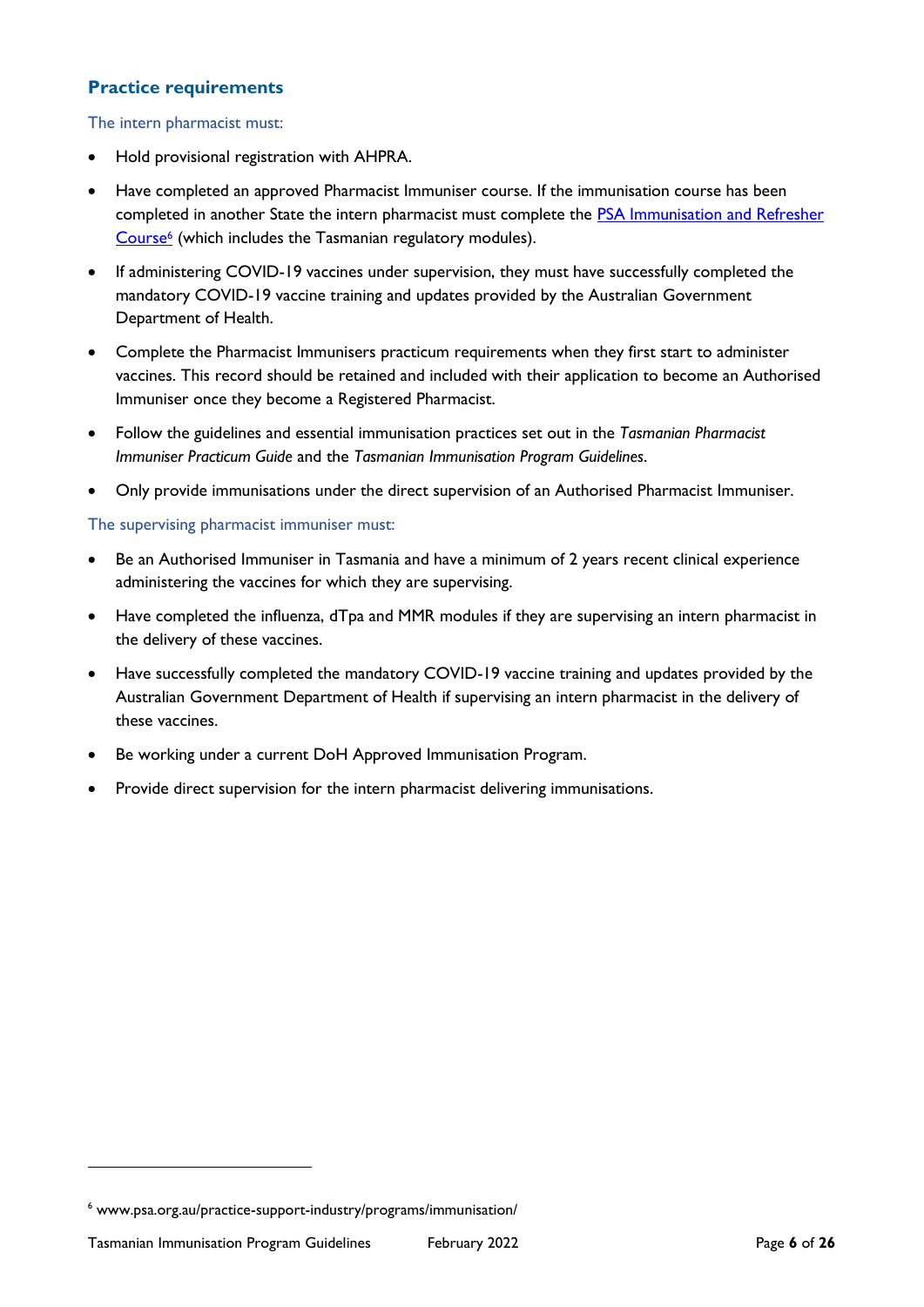# <span id="page-7-0"></span>**Immunisation Program Requirements**

Organisations are responsible for employing competent, suitably qualified and experienced health practitioners to deliver their immunisation services and to provide sufficient resources to enable the health practitioners to provide safe and competent care.

This responsibility includes policies and practices that support the delivery of safe immunisation services to the general public.

Organisations wishing to conduct immunisation programs in Tasmania must ensure the following minimum requirements are in place:

#### <span id="page-7-1"></span>**Authorised Immunisers and Immunisation Practice**

Organisations wishing to use AIs to administer vaccines without a medical order, in accordance with the authorisation under *[regulation 82\(c\)&](https://www.legislation.tas.gov.au/view/html/inforce/2019-04-17/sr-2018-079#GS82@EN)*(d), must ensure that the AI:

- is registered with the **Australian Health Practitioner Regulation Agency (AHPRA)<sup>7</sup>**
- has current approval from the Secretary, DoH (or his or her delegate) to administer vaccines independently, as per the approved scope in Appendix 1 and 2 of these Guidelines
- administers vaccines only as part of an approved immunisation program
- completes a cardio-pulmonary resuscitation (CPR) update as per Australian Resuscitation Council (ARC) guidelines annually
- is competent to manage and report an Adverse Event Following Immunisation (AEFI)
- refers people with contraindications to vaccination to a medical practitioner
- administers vaccines in accordance with any directions that may be issued by the DPH from time to time.

The Secretary, DoH or his or her delegate requires AIs to renew their authorisation to practice each year in line with the guidelines for *'[Applying for Immuniser Author](https://www.health.tas.gov.au/publichealth/communicable_diseases_prevention_unit/immunisation/nurse_immuniser)isation in Tasmania'8.*

Health practitioners registered by the Australian Health Practitioner Regulation Agency (AHPRA), have a legal obligation to perform within their scope of practice according to the education and training they have received, and within any regulatory, legislative, national policy or standards, codes and guidelines for their profession.

AIs must also comply with the following relevant state and national guidelines:

- *a) Immunisation Program Guidelines – Tasmania.*
- *b) Guide to Applying for Immuniser Authorisation in Tasmania.*
- c) *The Australian Immunisation Handbook* Department of Health (current edition).
- *d) National Vaccine Storage Guidelines Strive for Five -* Department of Health (current edition).
- *e)* National and State immunisation program schedules.
- f) '*Practice guidelines for the provision of immunisation services within pharmacy'* (current edition) Pharmaceutical Society of Australia.

<sup>7</sup> www.ahpra.gov.au/

<sup>8</sup> www.health.tas.gov.au/publichealth/communicable\_diseases\_prevention\_unit/immunisation/nurse\_immuniser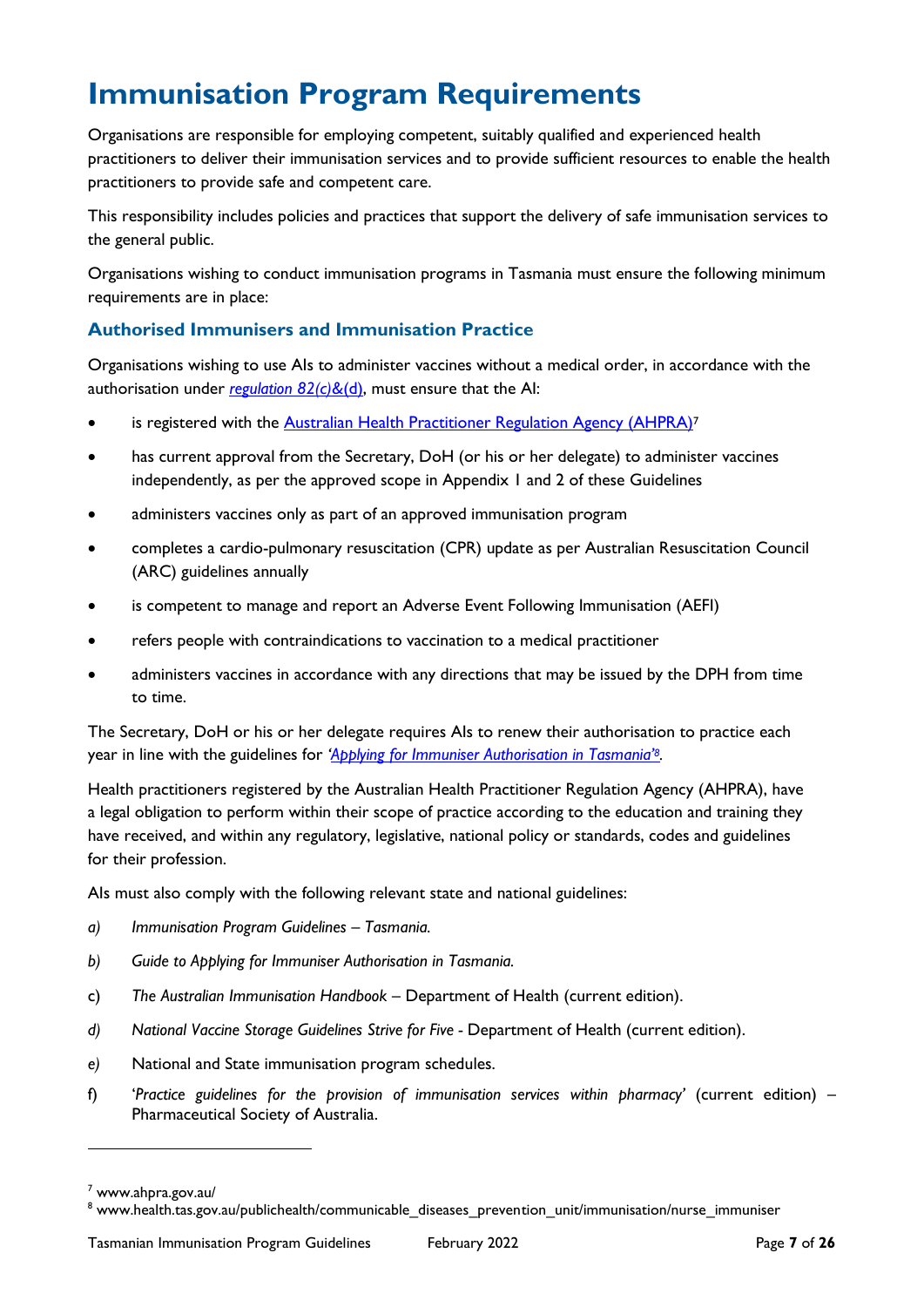g) '*Guidelines for Conducting Pharmacist Initiated and Administered Vaccination Service within a New South Wales Community Pharmacy Environment*' (April 2016) – Pharmacy Guild of Australia.

#### <span id="page-8-0"></span>**Professional Indemnity Insurance**

Organisations and all health practitioners administering vaccines must have in place professional and public indemnity insurance appropriate for the immunisation program.

#### <span id="page-8-1"></span>**Adverse Events Following Immunisation (AEFI)**

Organisations are responsible for ensuring that the AI has another staff member, or a delegated contact person present to provide assistance in the event of AEFI if required.

As of 1 March 2021, Adverse Events Following Immunisation (AEFIs) including vaccine errors should be reported directly to the Communicable Disease Prevention Unit, Department of Health.

Please complete an adverse event report form and submit to [tas.aefi@health.tas.gov.au.](mailto:tas.aefi@health.tas.gov.au) Report forms are available here: [Reporting Adverse Events Following Immunisation \(AEFI\) | Public Health](https://www.health.tas.gov.au/publichealth/communicable_diseases_prevention_unit/immunisation/reporting_adverse_events_following_immunisation)<sup>9</sup>

To report an adverse event over the phone, discuss AEFI reporting, or seek advice regarding referral of patients requiring specialist follow-up please call the Public Health Hotline to speak to a Immunisation Clinical Nurse Consultant (1800 671 738).

#### <span id="page-8-2"></span>**Policies and Procedures to Support Immunisation Service Delivery**

Organisations conducting immunisation under an approved program must have the following documented policies and/or procedures in place to support safe, high quality immunisation services:

- Checking of anaphylaxis response kit.
- Monitoring of vaccine storage systems.
- Managing the transport of vaccines when providing clinics off site.
- Respond to a cold chain breach.
- Back-up plan for vaccine storage during power failures.
- Pre-screening assessment process.
- Consent process.
- When and how to seek further advice following outcome of screening process.
- Routine immediate post-vaccination observation and management
- Responding to a needle stick injury.
- Responding to adverse event reports.
- Managing anaphylaxis and vaso-vagal (syncope) episodes.
- Documentation and record keeping including GP notification.
- Disposal of infectious and non-clinical waste.

#### <span id="page-8-3"></span>**Premises and Equipment**

The immunisation room must have the following:

- Visible and auditory privacy for clients.
- Adequate lighting.
- Be at a comfortable ambient temperature.

<sup>9</sup>

www.health.tas.gov.au/publichealth/communicable\_diseases\_prevention\_unit/immunisation/reporting\_adverse\_events \_following\_immunisation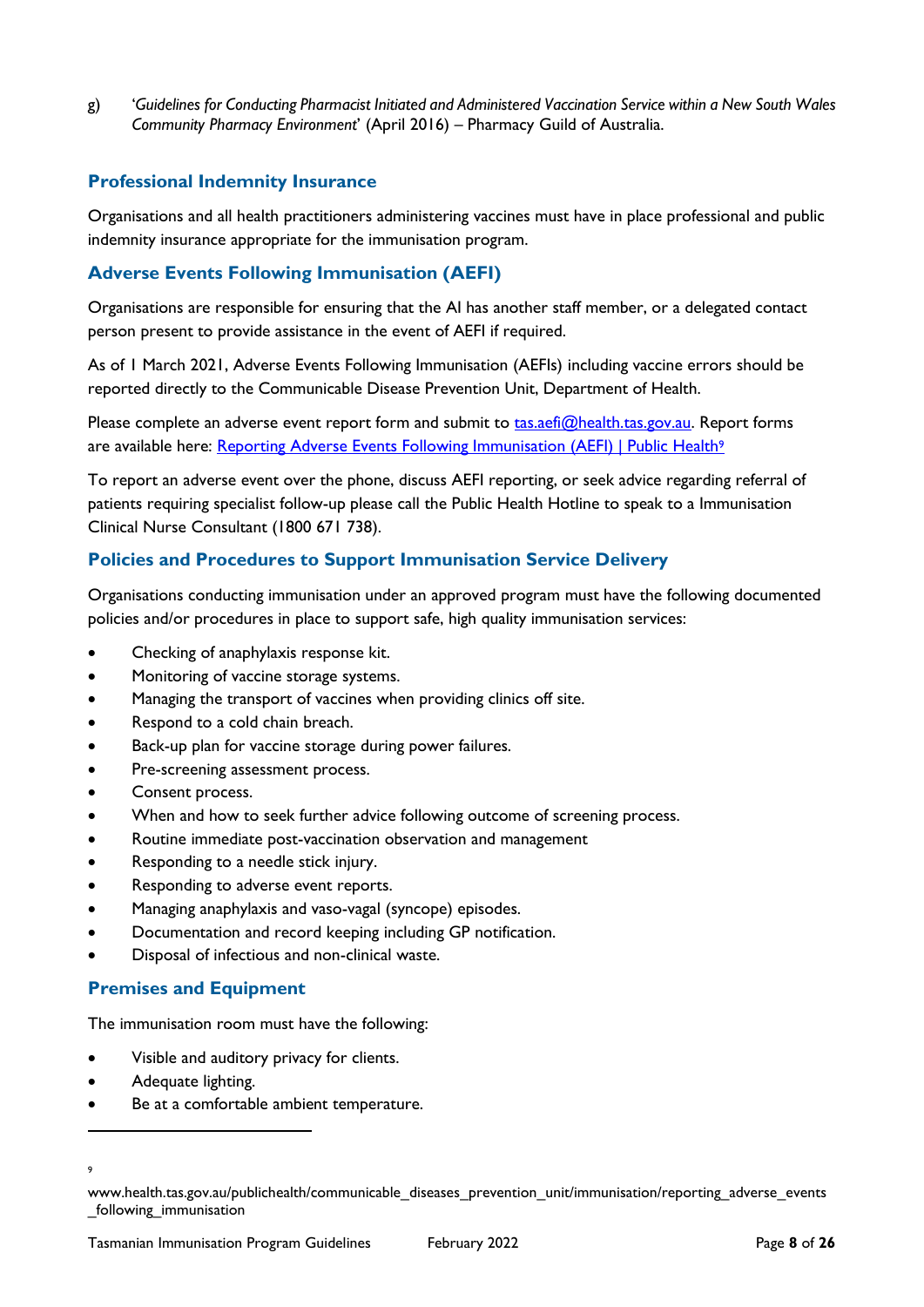- No superfluous equipment and furniture.
- A hand sanitisation facility.
- Floor area to accommodate the person receiving the vaccination as well as an accompanying person and appropriate space for the patient to be treated laying down if an adverse event occurs.
- In the case of a pharmacy, be approved as a suitable vaccination area by the Tasmanian Pharmacy Authority.

The immunisation area must contain adequate seating for clients allowing them to remain in the immediate vicinity for at least 15 minutes following vaccination.

The organisation must supply the following equipment consistent with the on-line requirements of '*[The](https://immunisationhandbook.health.gov.au/)*  [Australian Immunisation Handbook](https://immunisationhandbook.health.gov.au/)'<sup>10</sup> and the '*[National Vaccine Storage Guidelines](https://www.health.gov.au/resources/publications/national-vaccine-storage-guidelines-strive-for-5) – Strive for 5'*<sup>11</sup>:

- Suitable equipment to safely store and transport vaccines.
- All necessary consumables for vaccine administration including appropriate waste disposal.
- A readily accessible anaphylaxis response kit.
- An emergency response protocol (preferably laminated).
- Access to the on-line version of *The Australian Immunisation Handbook*' and the '*National Vaccine Storage Guidelines – Strive for 5*' and a process to regularly monitor on-line updates.

#### <span id="page-9-0"></span>**Post Vaccination Care of the Client**

The AI must ask the immunised person to remain within the immediate vicinity for 15 minutes after vaccination.

The AI must either observe, or direct an appropriate person to observe, the person for 15 minutes after vaccination for acute adverse events or anaphylaxis.

#### <span id="page-9-1"></span>**Immunisation Records**

A personal record card of vaccines administered should be given to each person immunised for their records.

In Tasmania, Local Governments are required to operate under the *State Government Archives Act 1983*. The relevant reference is DA2200 Records Retention and Disposal Schedule for Local Government in Tasmania.

This Act states that records (including immunisation records, general or single treatment and consent forms) should be retained and only destroyed 12 years after immunisation or 50 years after the birth of the person being immunised whichever is the later (Reference 24.11.02).

Other organisations must retain consent forms and immunisation records in a form that can be recovered and printed for a minimum of seven years, or longer in line with organisational health records policies.

#### <span id="page-9-2"></span>**Immunisation Registers**

Notification that a vaccine has been administered must be sent to The Australian Immunisation Register (AIR). The AIR is a national whole-of- life database for recording immunisation details for all Australians.

<sup>10</sup> immunisationhandbook.health.gov.au/

<sup>11</sup> www.health.gov.au/resources/publications/national-vaccine-storage-guidelines-strive-for-5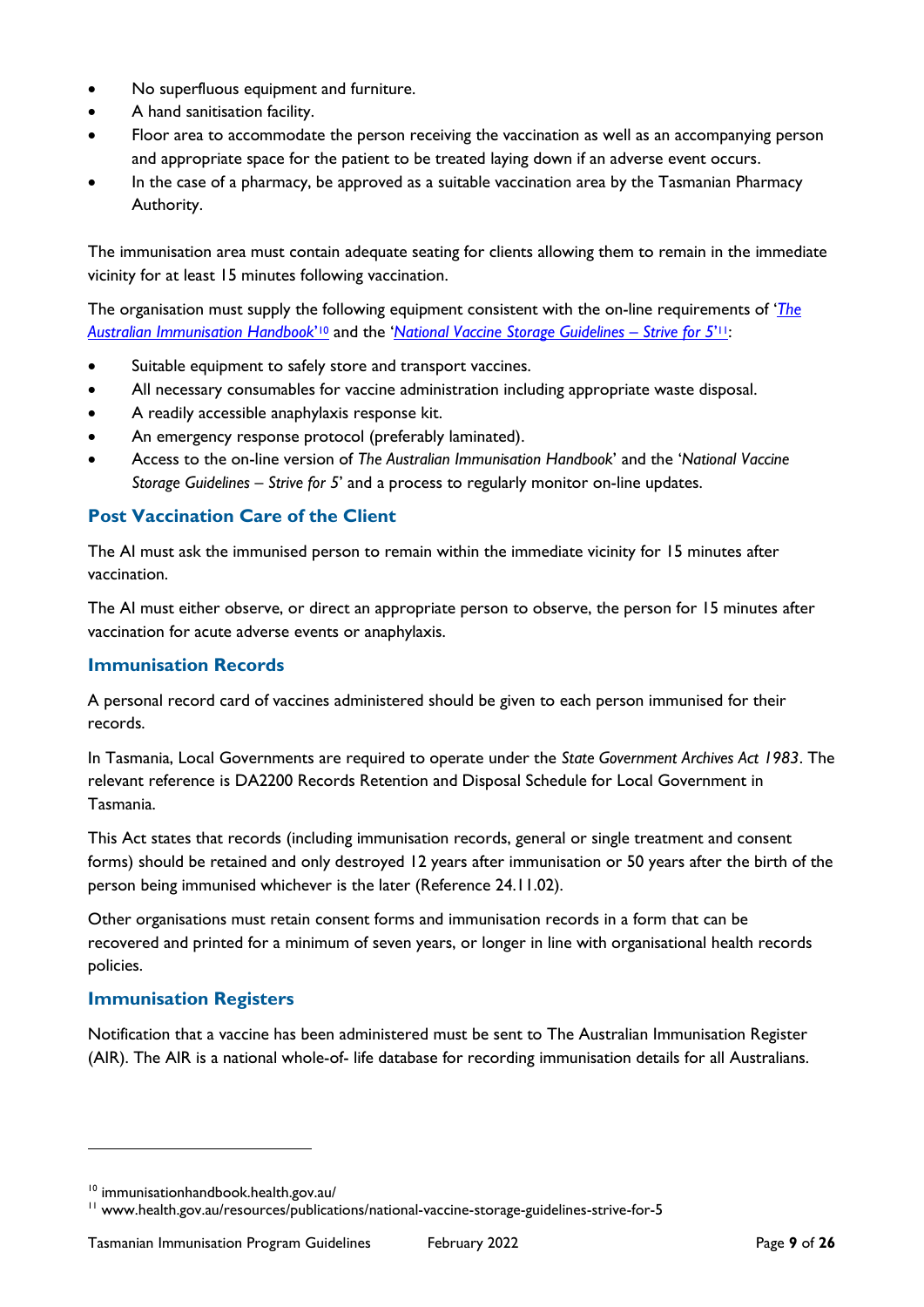From 1 March 2021, it is a mandatory requirement that all influenza and COVID-19 vaccines are reported to the AIR. From 1 July, it will be a mandatory requirement that all NIP vaccines are also uploaded to the AIR.

All immunisation providers must submit data for all NIP and private vaccines administered to the AIR electronically via Medicare Online or the AIR secure internet site.

For further information about the AIR and reporting vaccinations visit **Australian Immunisation Register for** [health professionals](http://www.humanservices.gov.au/organisations/health-professionals/services/medicare/australian-immunisation-register-health-professionals)<sup>12</sup>

<sup>&</sup>lt;sup>12</sup> www.servicesaustralia.gov.au/organisations/health-professionals/services/medicare/australian-immunisation-registerhealth-professionals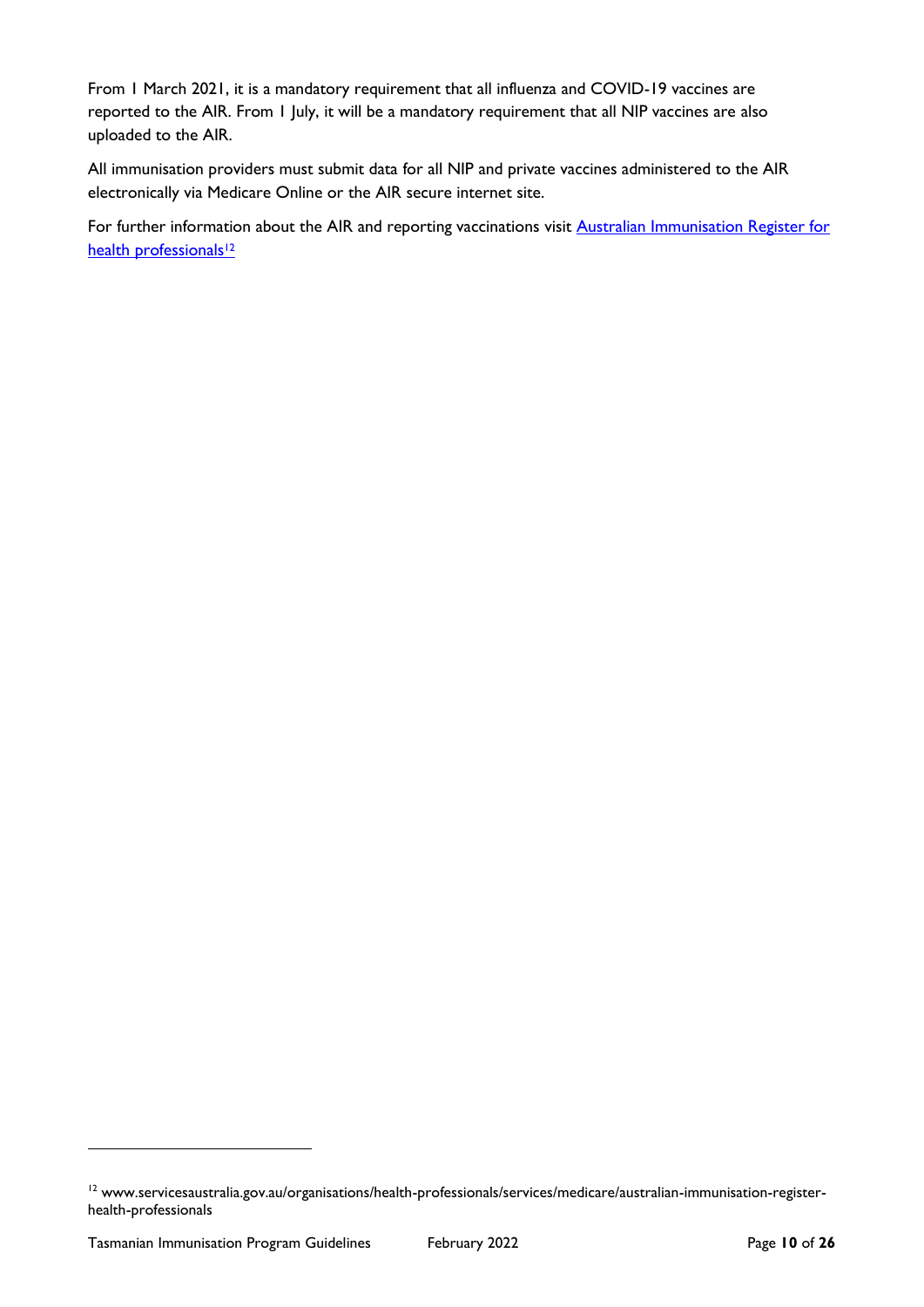# <span id="page-11-0"></span>**Application Process for Approval of an Immunisation Program**

Organisations who wish to offer immunisation programs employing AIs in Tasmania must apply to the DPH for approval pursuant to *Regulation 82 of the Poisons Regulations 2018*.

#### **Initial Application Process**

Complete the '*Application Form for Approval of an Immunisation Program Employing an Authorised Immuniser*' in Appendix 3 of this document.

In the case of a pharmacy, organisations must also apply for approval for the **vaccination area** (if not already approved) from the Tasmanian Pharmacy Authority.

Following the application for program approval the Organisation must wait to receive written approval of the immunisation program from the DPH before vaccines are administered by AIs.

This process may take up to six weeks.

Failure to comply with this requirement may result in a breach of the *Poisons Act 1971* by the program provider and the AIs.

#### **Renewal Process**

Programs will be approved for a maximum of two years. At or before the expiration of the two-year period the provider must review the program and submit a new application for approval from the DPH.

#### **Organisations with Multiple Business Sites**

Where an organisation operates immunisation programs from multiple sites (for example a pharmacy proprietor with several pharmacy outlets), one application will cover all sites but Appendix 3a must also be completed.

If an organisation has greater than five sites they should contact the Immunisation Section of the Communicable Diseases Prevention Unit to discuss how the application should proceed.

#### **Process to Update an Immunisation Program within the Two Year Approval Period**

If within the two year approval period the organisation wants to add additional business sites Appendix 4 must be forwarded as an addendum to the initial program.

This updating process does not extend the term of the original approval.

#### **Ongoing Administration**

Approval may be withdrawn immediately by the DPH if he/she deems the conduct of the program does not meet the requirements under the Guidelines.

Organisations that have been granted approval for an Immunisation Program will be subject to random audits of their immunisation services and required to submit copies of their policies and procedures.

This may be undertaken by DoH or in conjunction with organisations responsible for compliance and audits (eg: The Tasmanian Pharmacy Authority).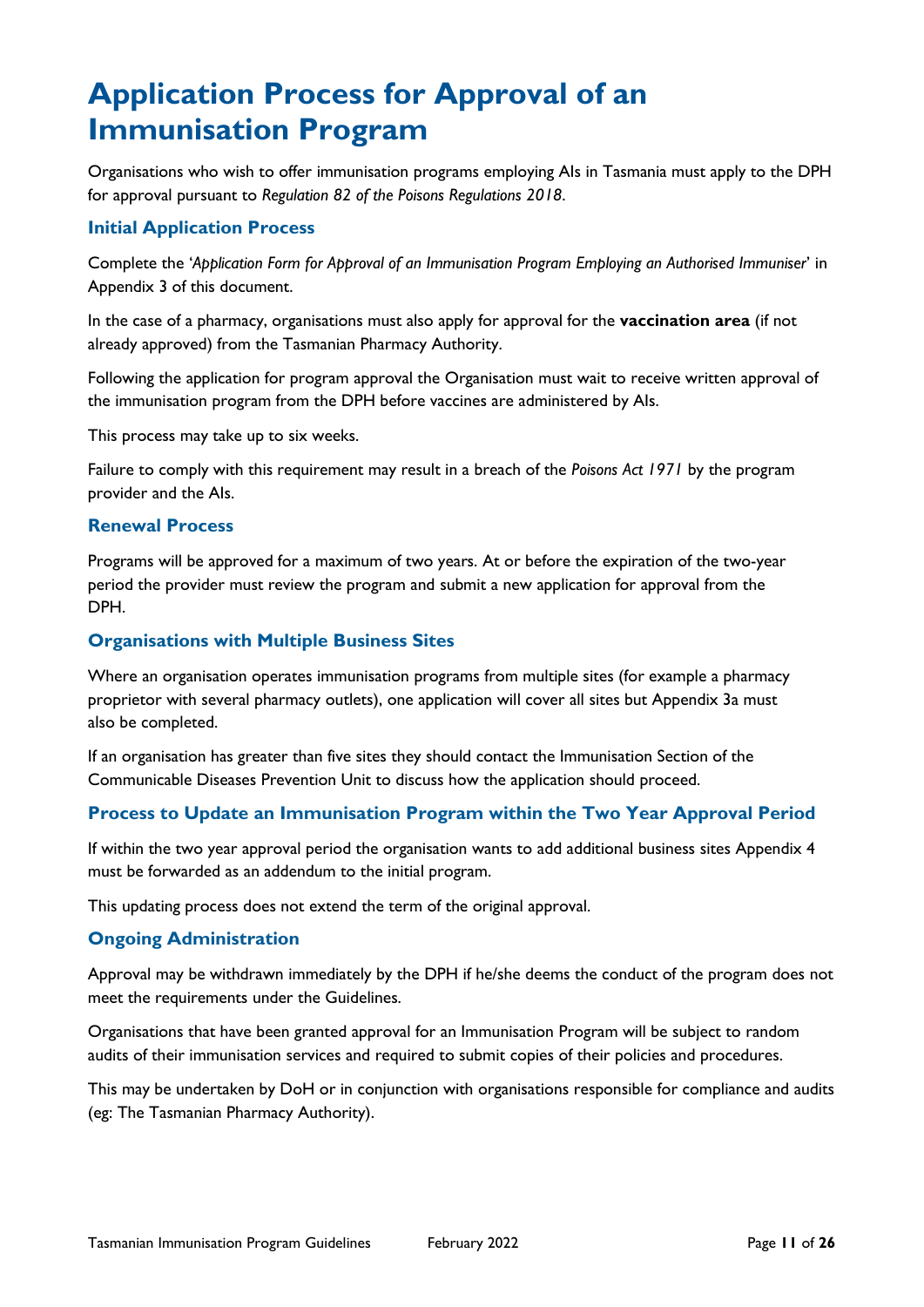# <span id="page-12-0"></span>**Information Support**

In Tasmania clinical information and advice is available from the Immunisation Section of the Communicable Diseases Prevention Unit.

The Immunisation Section can be contacted Monday to Friday 8.30am - 5.00pm on 1800 671 738 or 6166 0632.

Send the 'Application Form for Approval of an Immunisation Program Employing an Authorised Immuniser' (Appendix 3) to:

- Email: [immunisation@health.tas.gov.au](mailto:immunisation@health.tas.gov.au)
- Mail: GPO Box 125 Hobart 7000.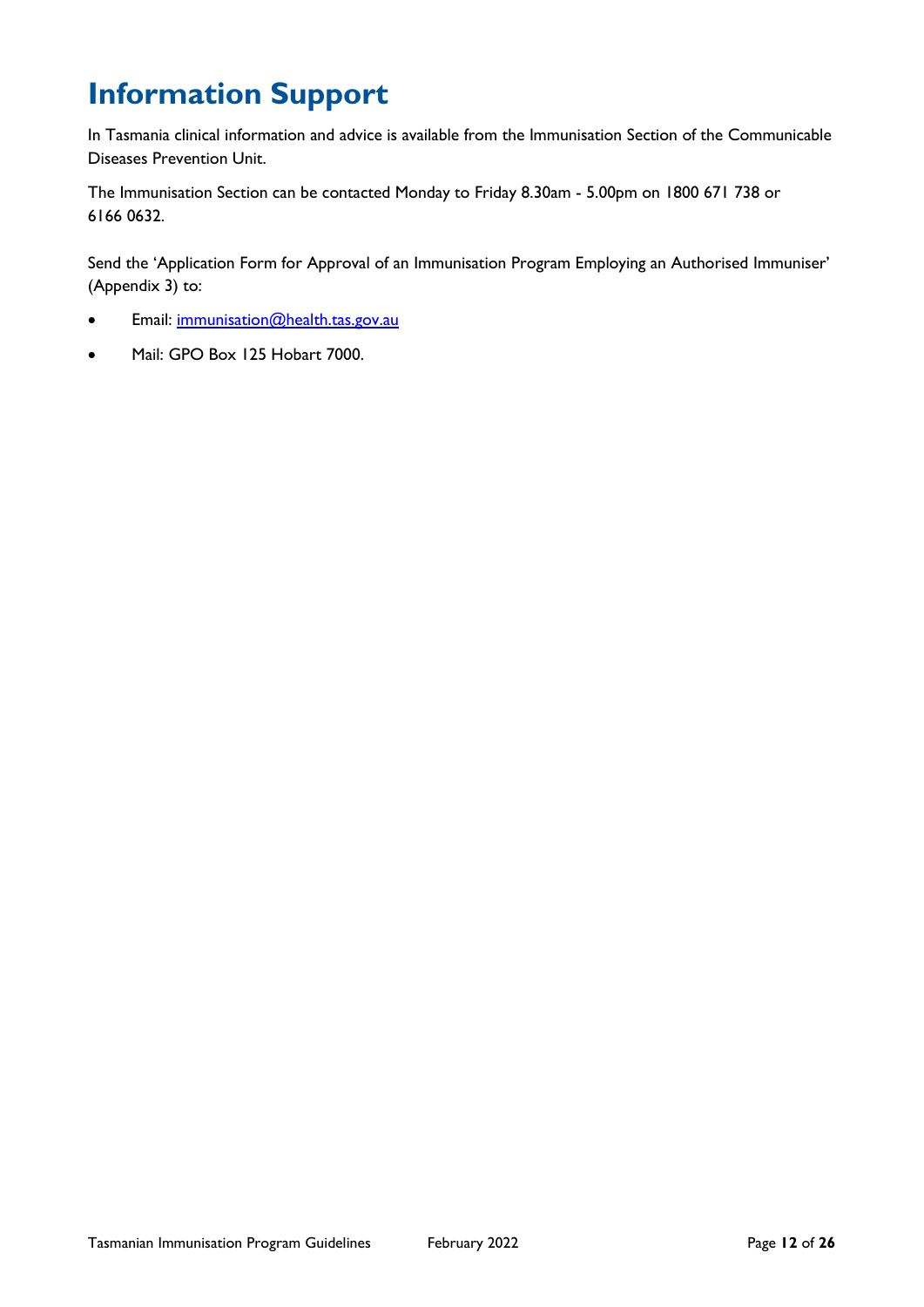### <span id="page-13-0"></span>**Appendix 1**

#### <span id="page-13-1"></span>**Diseases for which** *Authorised Nurse Immunisers* **may administer vaccines**

#### **Authorised** *Nurse* **Immunisers are approved to administer the following vaccines:**

| Diphtheria                    | <b>Measles</b>   | Rotavirus                                                 |
|-------------------------------|------------------|-----------------------------------------------------------|
| Haemophilus influenzae type b | Meningococcus    | Rubella                                                   |
| Hepatitis A                   | <b>Mumps</b>     | Tetanus                                                   |
| Hepatitis B                   | <b>Pertussis</b> | Varicella                                                 |
| Human Papillomavirus          | Pneumococcus     | Zoster                                                    |
| Influenza                     | Poliomyelitis    | COVID-19* (NB: additional<br>mandatory training required) |

Approval for **nurse** immunisers to immunise with these vaccine(s) **includes**:

• Immunisation of children and adults as per the recommendations in on-line version of *The Australian Immunisation Handbook*.

#### But **excludes:**

- Immunisation for tetanus prophylaxis related to wound management. Tetanus prone wounds should be reviewed in a medical consultation.
- Immunisation for travel purposes.
- Immunisation of contacts in the event of an outbreak unless directed by the DPH.
- Immunisation with immunoglobulin preparations unless directed by the DPH.

Where a case of vaccine preventable disease (eg Hepatitis A, Measles and Meningococcal Infection) is notifiable to the DPH under the *Public Health Act 1997*, DoH will provide advice on the further management of the case and contacts.

#### **\*COVID-19 Vaccines**

All staff who are involved in the COVID-19 rollout must have completed the Australian Department of Health mandatory online training modules for this vaccine prior to handling or administering the product.

The Australian Government Department of Health in collaboration with the Australian College of Nursing (ACN) has finalised a suite of COVID-19 Vaccination Training modules to support Authorised Immunisers to administer the COVID-19 vaccines. There are six core modules to be completed, as well as additional modules relevant to each vaccine following approval by the TGA.

To access COVID-19 vaccination training, please visit: [COVID19 Vaccination Training](file://///corefs01/grpdata/hav/CDPU%20-%20Immunisation/Authorised%20Immuniser%20Documentation/Program%20Approvals/Tasmanian%20Immunisation%20Program%20Guidelines%20and%20application%20forms/Word%20and%20web%20Versions/covid19vaccinationtraining.org.au)<sup>13</sup>

<sup>&</sup>lt;sup>13</sup> covid19vaccinationtraining.org.au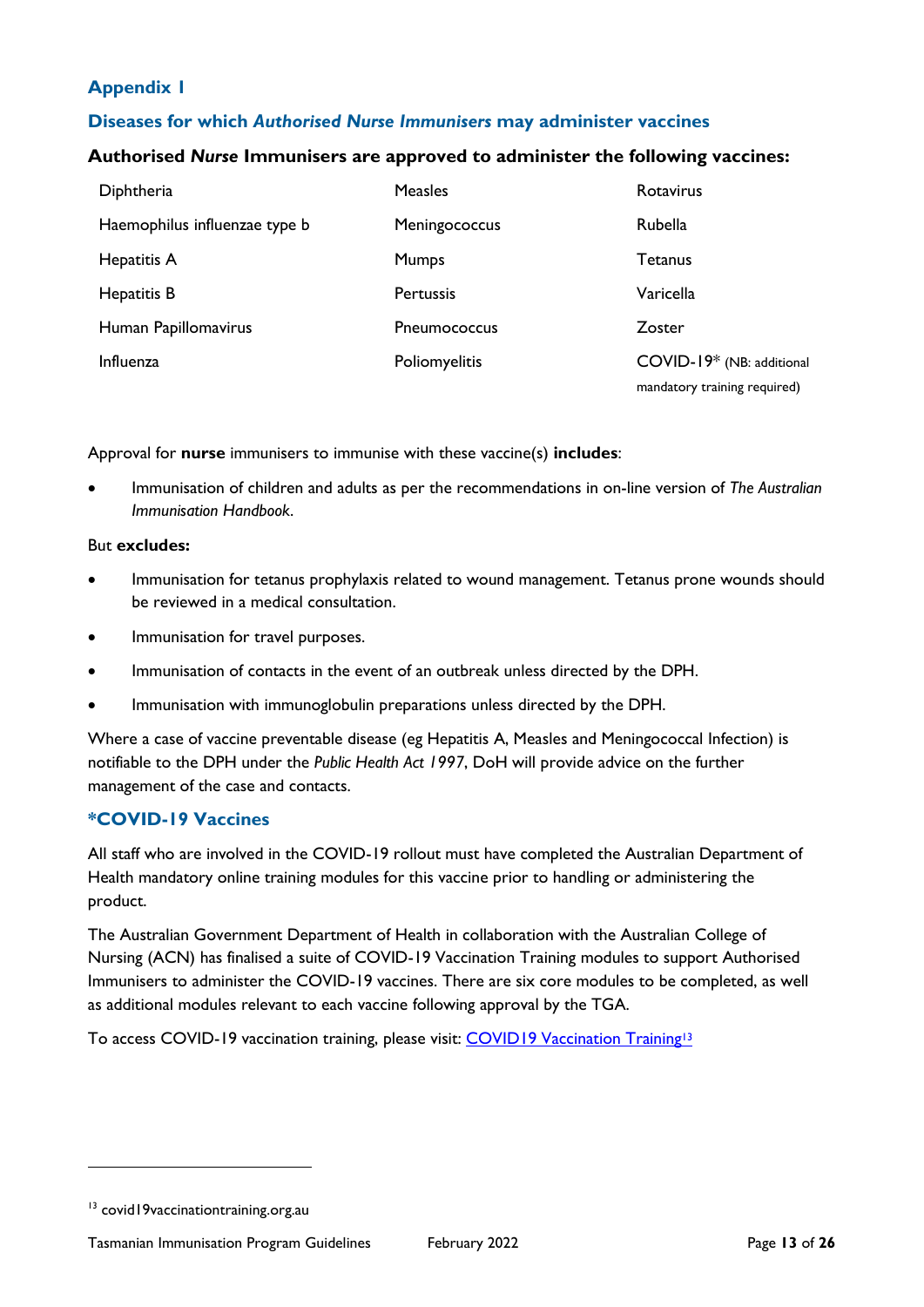### <span id="page-14-0"></span>**Appendix 2**

#### <span id="page-14-1"></span>**Diseases for which** *Authorised Pharmacist Immunisers* **may administer vaccines**

#### **Authorised** *Pharmacist* **Immunisers are approved to administer the following vaccines:**

Persons eligible for free vaccine under the National Immunisation Program (NIP) should be advised that they may obtain vaccine from a GP, or other participating NIP services, with no cost for the vaccine.

#### **Influenza**

Approval for **pharmacist** immunisers who have completed the approved training to immunise with vaccine(s) against influenza **includes**:

- Immunisation of individuals 10 years of age and over as per the recommendations in on-line version of *The Australian Immunisation Handbook.*
- But **excludes:**
	- o People with contraindications or precautions as outlined under influenza in the current online version of the AIH. Please refer to a medical practitioner.

#### **Diphtheria, Tetanus and Pertussis (dTpa)**

Approval for **pharmacist** immunisers who have completed the approved training to immunise with dTpa vaccine **includes**:

- Immunisation of individuals 16 years of age and over as per the recommendations in the on-line version of *The Australian Immunisation Handbook.*
- But **excludes:**
	- $\circ$  People with contraindications and precautions as outlined under the three diseases (diphtheria, tetanus, pertussis) in the current online version of the  $\frac{A H^{14}}{4}$ . Please refer to a medical practitioner.
	- $\circ$  Immunisation for tetanus prophylaxis related to wound management. Tetanus prone wounds must be referred to a medical practitioner for review.
	- o Immunisation of contacts in the event of a disease outbreak, unless directed by the DPH.

#### **Measles, Mumps and Rubella (MMR)**

Approval for **pharmacist** immunisers who have completed the approved training to immunise with MMR vaccine **includes**:

- Immunisation of individuals 16 years of age and over as per the recommendations in the on-line version of *The Australian Immunisation Handbook.*
- But **excludes:**
	- o People for whom live attenuated vaccine is contraindicated, including pregnant women.

<sup>14</sup> immunisationhandbook.health.gov.au/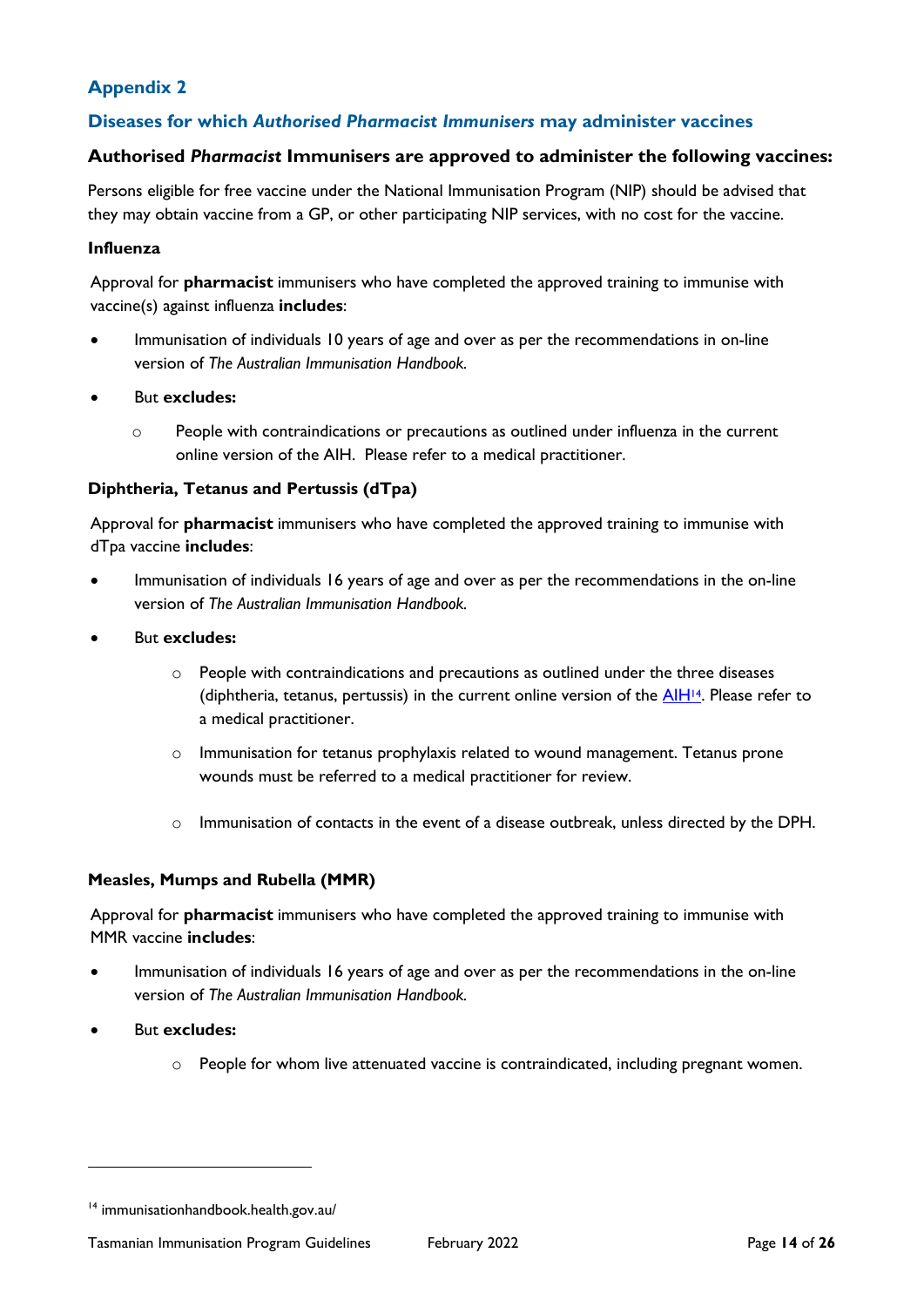- $\circ$  People with contraindications and precautions as outlined under the three diseases (measles, mumps, rubella) in the current online version of the [AIH.](https://immunisationhandbook.health.gov.au/) Please refer to a medical practitioner.
- $\circ$  Immunisation of contacts in the event of a disease outbreak, unless directed by the DPH.

#### **COVID-19**

- AstraZeneca COVID-19 (Vaxzevria), Pfizer (Comirnaty), Spikevax (Moderna) and Novovax (Nuvaxovid) may be administered in an **individually approved** community pharmacy as outlined in *'Community Pharmacy Provision of COVID-19 Vaccine in Tasmania 2021 Guidelines and Application Process'*.
- The minimum age that approved COVID-19 vaccines can be administered in Tasmania through approved community pharmacies is 12 years old.
- Ensure the recommended time interval between doses, including the primary course and boosters, is adhered to as per current **ATAGI** clinical guidance.
- Steps should be taken to minimise vaccine wastage through booking processes. Major wastage should be reported to the Commonwealth Vaccine Operations Centre as per their requirements.
- The Australian Immunisation Register (AIR) should be checked prior to **EVERY** vaccine administration to avoid inadvertent mixed schedules and to ensure the interval is correct.
- Wherever possible, a two-person vaccine draw-up procedure is best practice to minimise error in vaccine preparation.
- Ensure that authorised immunisers have successfully completed the mandatory COVID-19 vaccine training provided by the Australian Department of Health, including all the relevant vaccine-specific modules for vaccines available through your program.
- Administration must align with ATAGI clinical guidance and TGA provisional approval.
- Off-site vaccination is authorised if the requirements of an off-site COVID-19 vaccination service are met, as outlined in the *'Community Pharmacy Provision of COVID – 19 Vaccine in Tasmania Guidelines and Application Process, October 2021 (Version 4)'*
- **For Spikevax (Moderna):** 
	- o For primary course: Be administered to those aged 12 years and older.
	- o For boosters: be administered to those aged 18 years and older.
	- o **Note:** the booster dose is *different* to the primary course dose.
		- **Primary course dose:** 0.5 mL (100 µg)
		- **Booster dose**: 0.25 mL (50 µg)
- **For Pfizer (Comirnaty):** 
	- o For primary course: Be administered to those aged 12 years and older
	- o For boosters: Be administered to those aged 16 years and older
- **For AstraZeneca COVID-19 (Vaxzevria) vaccine:** 
	- o Adults <60 years: Pfizer (Comirnaty) or Moderna (Spikevax) are preferred for people aged < 60 years. This is due to the higher risk of thrombosis with thrombocytopaenia syndrome in people aged <60 years compared with people aged > 60 years.
	- $\circ$  AstraZeneca COVID-19 vaccine can be used in adults aged 18 to <60 years if the person has discussed this with their GP and made an informed decision based on an understanding of the risks and benefits.
	- $\circ$  For boosters: be administered to those aged 18 years and older. An mRNA vaccine (Pfizer or Moderna) is preferred over Vaxzevria (AstraZeneca) for this 3rd dose. AstraZeneca can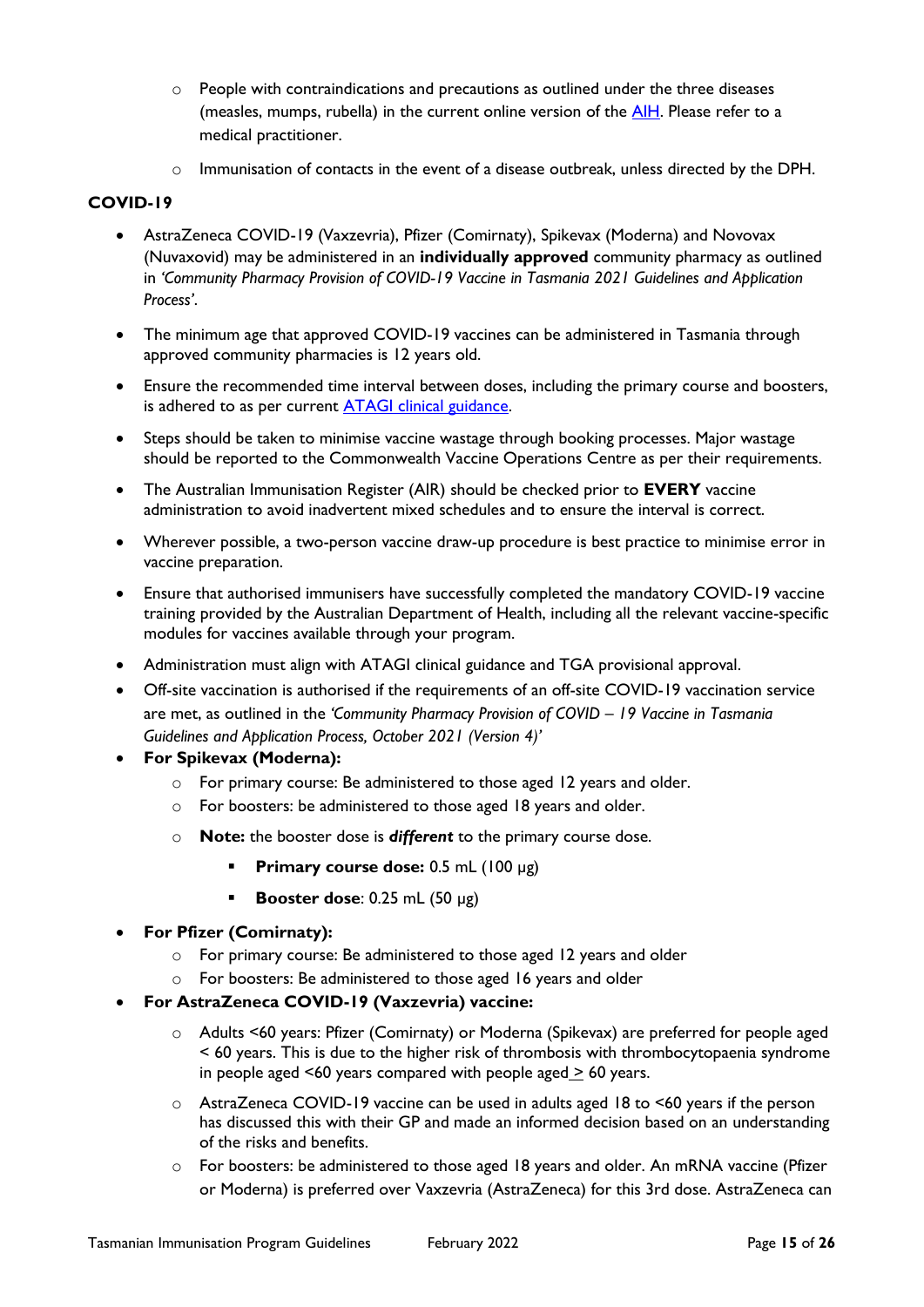be used for the 3rd dose for individuals who have received AstraZeneca for their first two doses if there are no contraindications or precautions for use, or if a significant adverse reaction has occurred after a previous mRNA vaccine dose which contraindicates further doses of mRNA vaccine (e.g. anaphylaxis, myocarditis).

#### • **For Novovax (Nuvaxovid) vaccine:**

- o **For primary course:** be administered to those aged 18 years and older.
- o **Not** approved as a booster dose currently.

#### *But excludes:*

o People with contraindications or precautions to the COVID-19 vaccines without a recommendation of a medical practitioner.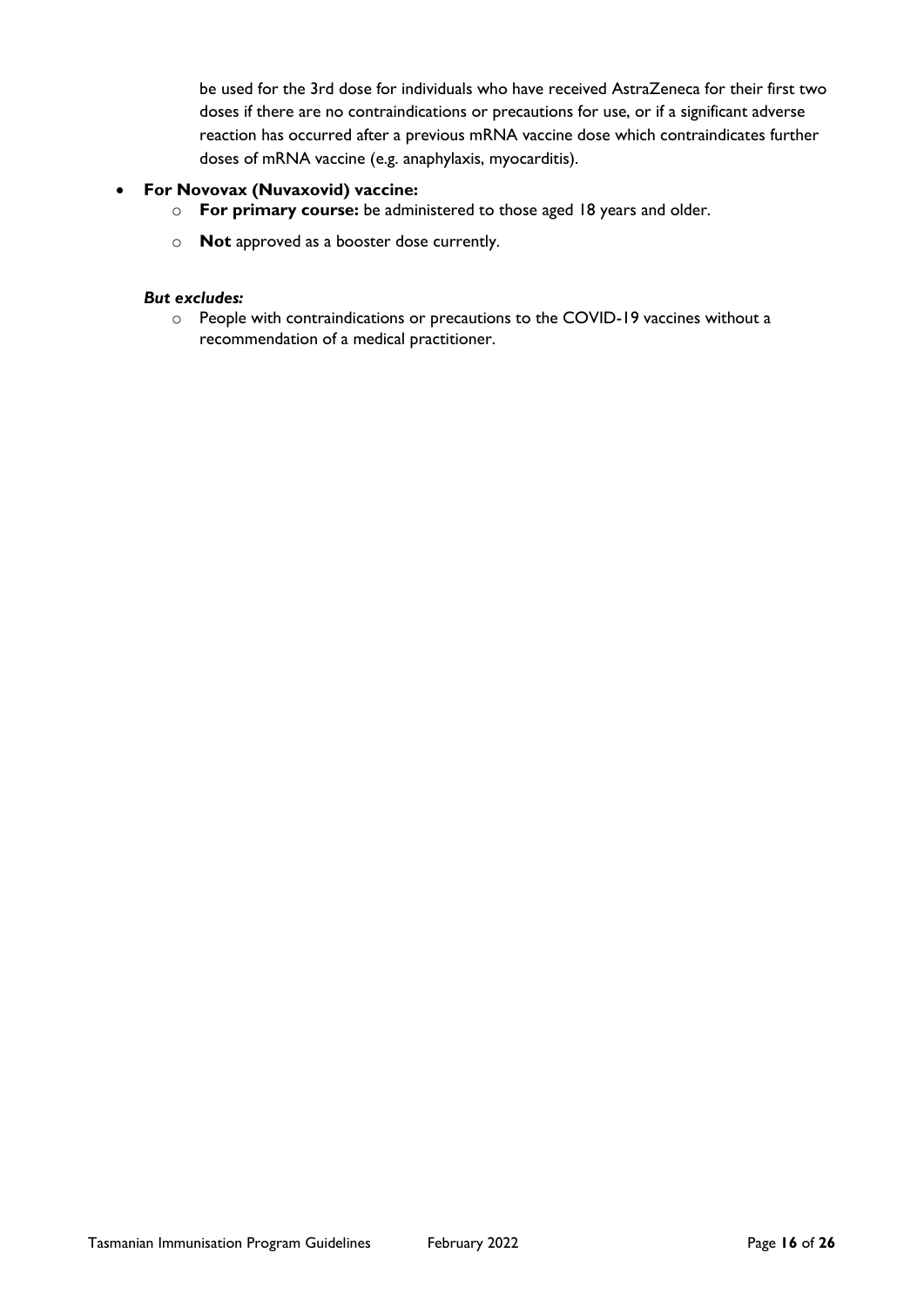#### <span id="page-17-0"></span>**Appendix 3**

### <span id="page-17-1"></span>**Application Form for Approval of an Immunisation Program Employing an Authorised Immuniser**

| <b>Organisation Details</b>                                          |           |
|----------------------------------------------------------------------|-----------|
| <b>Organisation Name:</b>                                            |           |
| Postal Address:                                                      |           |
| Suburb:                                                              | Postcode: |
| Phone:                                                               |           |
| Email:                                                               |           |
| Does your organisation operate from multiple sites?                  |           |
| If, Yes $\Box$ (Please also complete Appendix 3a)<br>No <sub>1</sub> |           |

#### **In your program who do you intend to employ?**

A Registered Nurse/s who is an AI

A Registered Pharmacist/s who is an AI

Other AI, describe:

| Names and AHPRA numbers for the Als<br>you employ | <b>Nurse or</b><br><b>Pharmacist</b> | <b>AHPRA</b><br><b>Number</b> | Holds a<br><b>Tasmanian</b><br><b>DoH AI</b><br><b>Certificate</b> |
|---------------------------------------------------|--------------------------------------|-------------------------------|--------------------------------------------------------------------|
| Name:                                             |                                      |                               | $Yes \Box$<br>No                                                   |
| Name:                                             |                                      |                               | $Yes \Box$<br>No <sub>1</sub>                                      |
| Name:                                             |                                      |                               | $Yes \Box$<br>No                                                   |
| Name:                                             |                                      |                               | Yes $\lfloor$<br>No <sub>1</sub>                                   |
| Name:                                             |                                      |                               | Yes  <br>No.                                                       |
| Name:                                             |                                      |                               | Yes [<br>No                                                        |
| Name:                                             |                                      |                               | Yes $\lfloor$<br>No.                                               |
| Name:                                             |                                      |                               | Yes  <br>No.                                                       |
| Name:                                             |                                      |                               | Yes  <br>No.                                                       |
| Name:                                             |                                      |                               | Yes<br>No.                                                         |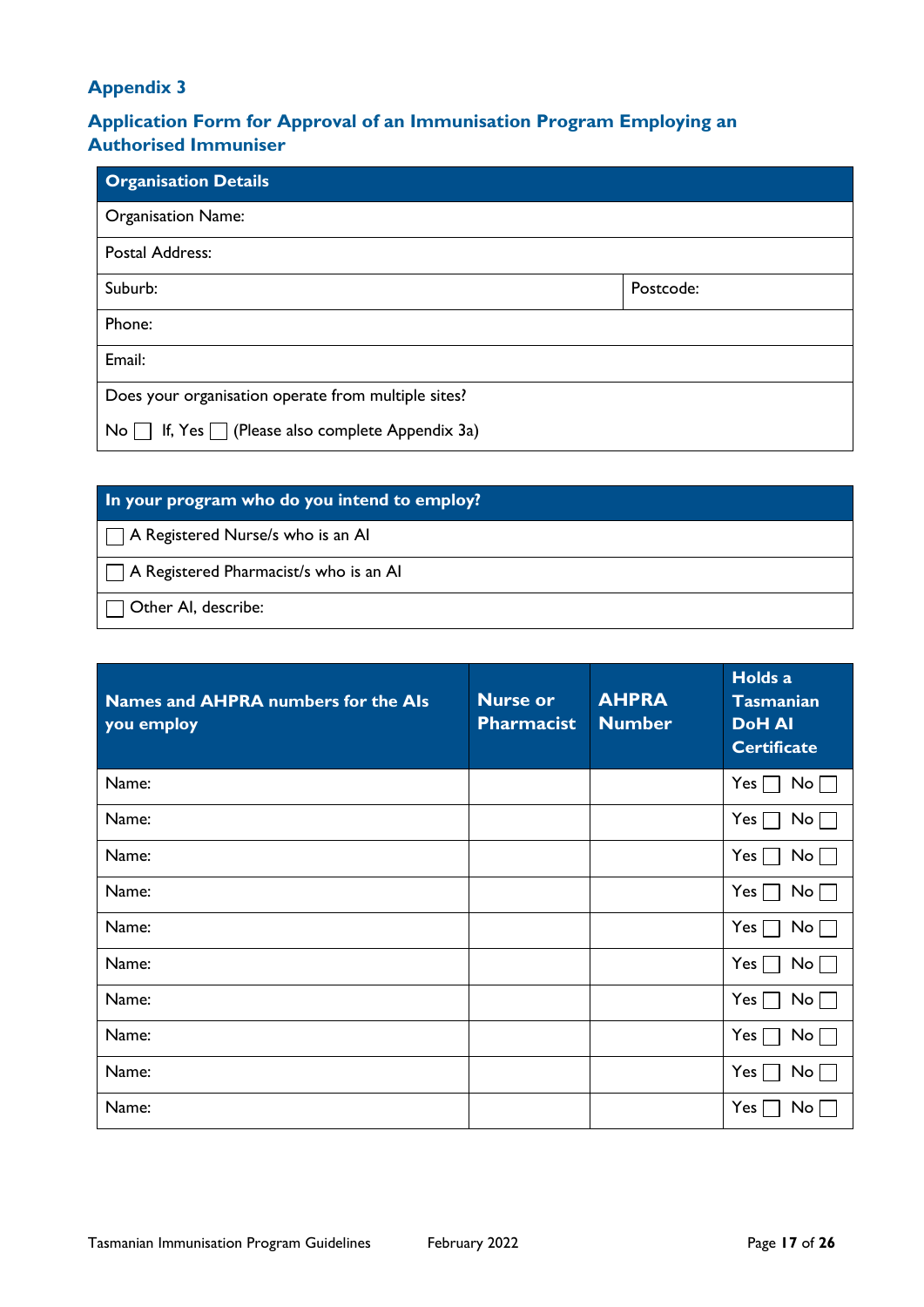| In which locations will your immunisation programs be conducted? (tick all that apply) |                           |                         |  |
|----------------------------------------------------------------------------------------|---------------------------|-------------------------|--|
| <b>Council Immunisation Clinic:</b>                                                    | Childhood / Adult clinics | School Program<br>Staff |  |
| <b>General Practice:</b>                                                               | Clients                   | Staff                   |  |
| Hospital:                                                                              | Patients                  | Staff                   |  |
| Aged Care facility:                                                                    | Residents                 | Staff                   |  |
| Pharmacy:                                                                              | Clients                   | Staff                   |  |
| <b>Client Home Visits:</b>                                                             | Children                  | Staff                   |  |
| <b>Child Care Centre:</b>                                                              | Staff                     |                         |  |
| Corporate Work Place:                                                                  | Clients                   |                         |  |
| Public event:                                                                          | Children                  | Adults                  |  |
| Please detail the specific event:                                                      |                           |                         |  |
| Other, please describe:                                                                |                           |                         |  |

| Indicate the vaccines your organisation plans to offer (tick all that apply)  |                               |  |
|-------------------------------------------------------------------------------|-------------------------------|--|
| Childhood Programs(<10yrs) - Authorised Nurse Immunisers                      |                               |  |
| Diphtheria                                                                    | Haemophilus Influenzae type b |  |
| Tetanus                                                                       | <b>Measles</b>                |  |
| Pertussis                                                                     | <b>Mumps</b>                  |  |
| Poliomyelitis                                                                 | Rubella                       |  |
| Rotavirus                                                                     | Varicella                     |  |
| Pneumococcus                                                                  | Meningococcus                 |  |
| Hepatitis B                                                                   | Influenza                     |  |
| COVID-19 vaccine (additional training required) $\Box$ Other, please specify: |                               |  |
| <b>Adolescent Programs - Authorised Nurse Immunisers</b>                      |                               |  |
| Diphtheria                                                                    | Human Papillomavirus (HPV)    |  |
| Tetanus                                                                       | Meningococcus                 |  |
| Pertussis                                                                     | Other, specify:               |  |
| COVID-19 vaccine (additional training<br>required)                            | Other, please specify:        |  |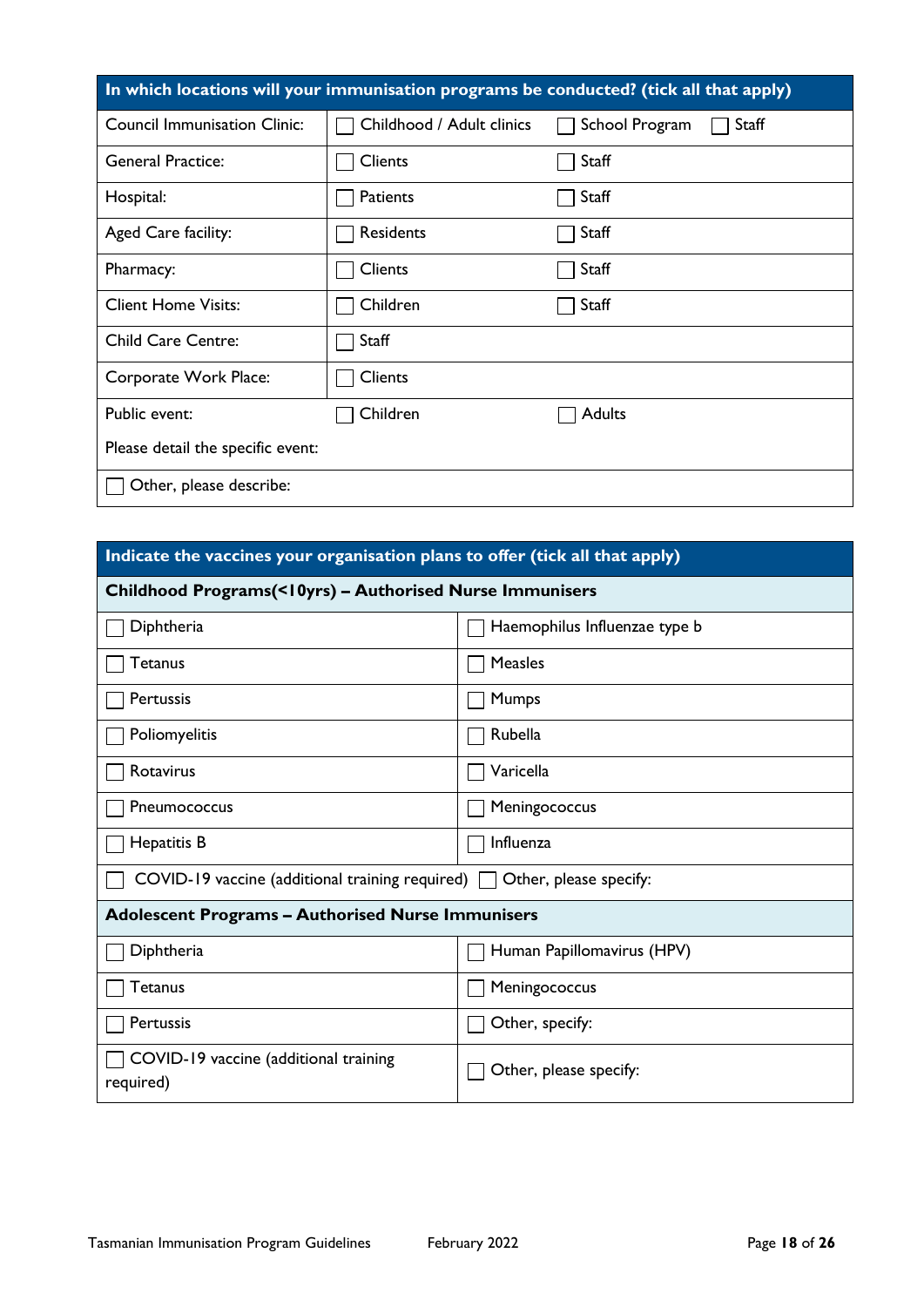| <b>Adult Programs - Authorised Nurse Immunisers</b>                                |                                               |           |  |
|------------------------------------------------------------------------------------|-----------------------------------------------|-----------|--|
| Diphtheria                                                                         | Measles                                       |           |  |
| <b>Tetanus</b>                                                                     | Mumps                                         |           |  |
| Pertussis                                                                          | Rubella                                       |           |  |
| Poliomyelitis                                                                      | Human Papillomavirus (HPV)                    |           |  |
| Pneumococcus                                                                       | Varicella                                     |           |  |
| Hepatitis B                                                                        | Meningococcus                                 |           |  |
| Hepatitis A                                                                        | Influenza                                     |           |  |
| Haemophilus Influenzae type b                                                      | Zoster                                        |           |  |
| COVID-19 (additional training required)                                            | Other, specify:                               |           |  |
| Occupation Health Immunisation Program - Authorised Nurse Immunisers               |                                               |           |  |
| Diphtheria                                                                         | Measles                                       |           |  |
| Tetanus                                                                            | <b>Mumps</b>                                  |           |  |
| Pertussis                                                                          | Rubella                                       |           |  |
| Hepatitis B                                                                        | Varicella                                     |           |  |
| Hepatitis A                                                                        | Other, specify:                               |           |  |
| Influenza - <10 yrs.                                                               | Influenza - $>$ 10 yrs.                       |           |  |
| COVID-19 (additional training required)                                            | Other, specify:                               |           |  |
| <b>Pharmacist Immunisation Program - Authorised Pharmacist Immunisers</b>          |                                               |           |  |
| $\Box$ Influenza – individuals $\geq$ 10 years                                     | $\Box$ MMR - individuals $\geq$ 16 years      |           |  |
| $dTpa - individuals \geq 16 years$                                                 | Influenza (NIP) – individuals $\geq 65$ years |           |  |
| COVID-19 - individuals aged $\ge$ 12 years<br>(additional training required)       | Other, specify:                               |           |  |
| For each occasion of service delivery do you have available? (tick all that apply) |                                               |           |  |
| <b>Consent Forms</b>                                                               |                                               | Yes<br>No |  |
| Accessible telephone                                                               |                                               | Yes<br>No |  |
| Hand washing facilities (and/or equivalent)                                        |                                               | Yes<br>No |  |
| Anaphylaxis response kit including Adrenaline 1:1000                               |                                               | Yes<br>No |  |
| Sphygmomanometer & Stethoscope or Blood Pressure Monitor                           |                                               | Yes<br>No |  |
| Systems for recording and reporting adverse events                                 |                                               | Yes<br>No |  |
| Systems for reporting to the Australian Immunisation Register (AIR)                |                                               | No<br>Yes |  |
| On-site support staff to provide assistance in an emergency                        |                                               | Yes<br>No |  |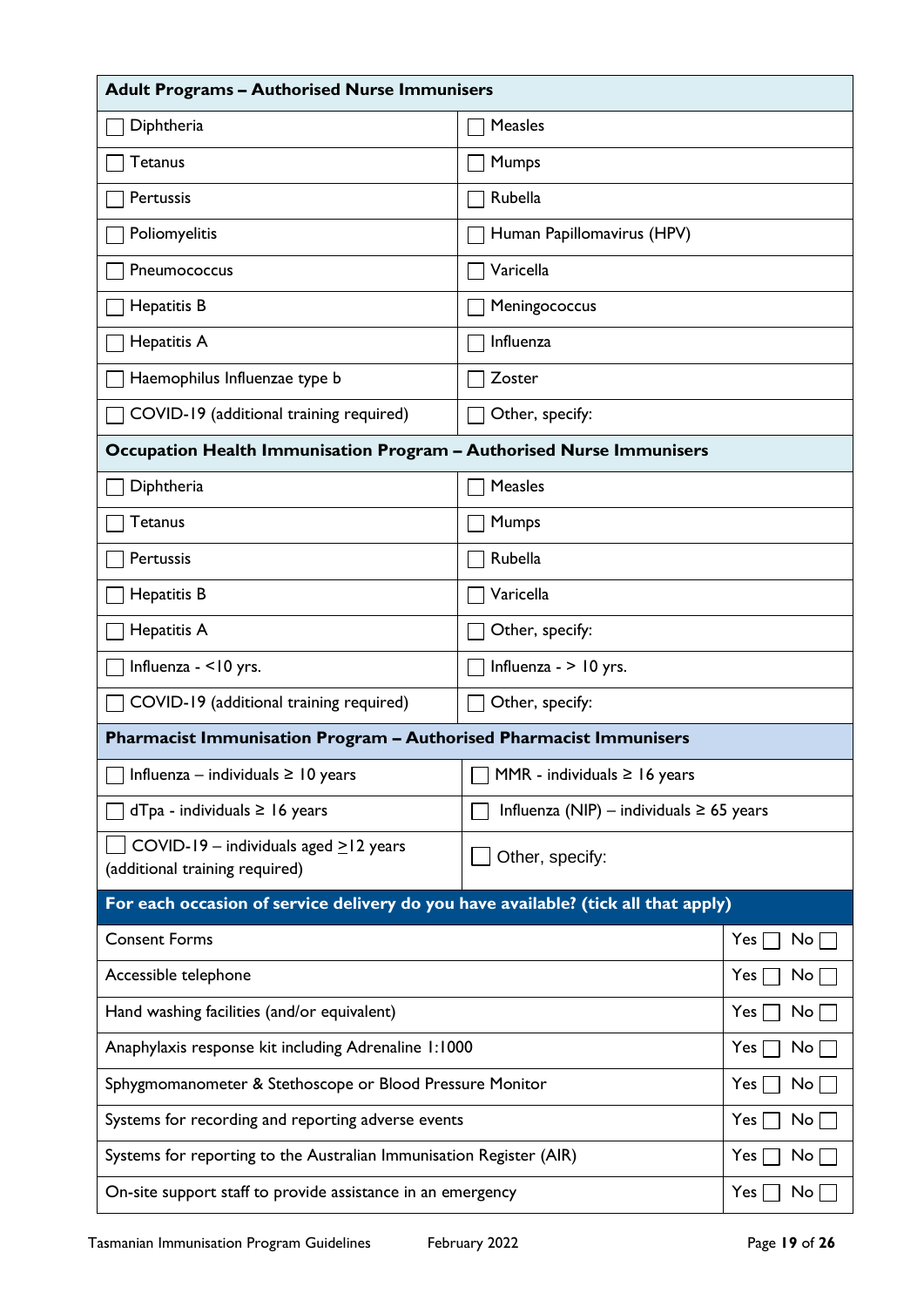| How is the cold chain maintained during immunisation sessions? (tick all that apply) |                               |  |
|--------------------------------------------------------------------------------------|-------------------------------|--|
| Ice box/Esky                                                                         | Purpose built vaccine fridges |  |
| Bar Fridge                                                                           | Dedicated refrigerator        |  |
| Monitored refrigerator                                                               |                               |  |
| Other, please specify:                                                               |                               |  |

# **How is the cold chain maintained outside of immunisation sessions? (tick all that apply)**

| Ice box/Esky                  | $\Box$ Purpose built vaccine fridges |
|-------------------------------|--------------------------------------|
| Bar Fridge                    | Dedicated refrigerator               |
| $\Box$ Monitored refrigerator |                                      |
| $\Box$ Other, please specify: |                                      |

| <b>Policy / Insurance</b>                                                                                                                                                                                                                                                                                                                  |             |
|--------------------------------------------------------------------------------------------------------------------------------------------------------------------------------------------------------------------------------------------------------------------------------------------------------------------------------------------|-------------|
| Does the organisation have policies and procedures available in each setting that<br>support the delivery of immunisation services in line with the on-line version of The<br>Australian Immunisation Handbook and The National Vaccine Storage Guidelines - Strive<br>for Five?                                                           | Yes.<br>No. |
| Does the organisation have in place a policy to support the uploading of data to the<br>Australian Immunisation Register (AIR)?                                                                                                                                                                                                            | Yes.<br>No. |
| The Crown carries no liability in respect of the delivery of this Program and it is the<br>organisations obligation to ensure that the business operates within the relevant<br>regulatory frameworks. Does this organisation have sufficient professional indemnity<br>insurance cover appropriate to the immunisation services provided? | Yes.<br>No. |

| <b>Immunisation Area</b>                                                                                                                                                                                                                                                |       |
|-------------------------------------------------------------------------------------------------------------------------------------------------------------------------------------------------------------------------------------------------------------------------|-------|
| Does the organisation ensure there is a private area to conduct immunisations<br>which has adequate space to allow clients to sit (or lie if needed) when receiving<br>treatment and is of sufficient size and appropriate layout to accommodate efficient<br>workflow? | Yes I |
| In the case of a pharmacy, has the pharmacy owner received approval for the<br>vaccination area from the Tasmanian Pharmacy Authority?                                                                                                                                  | Yes I |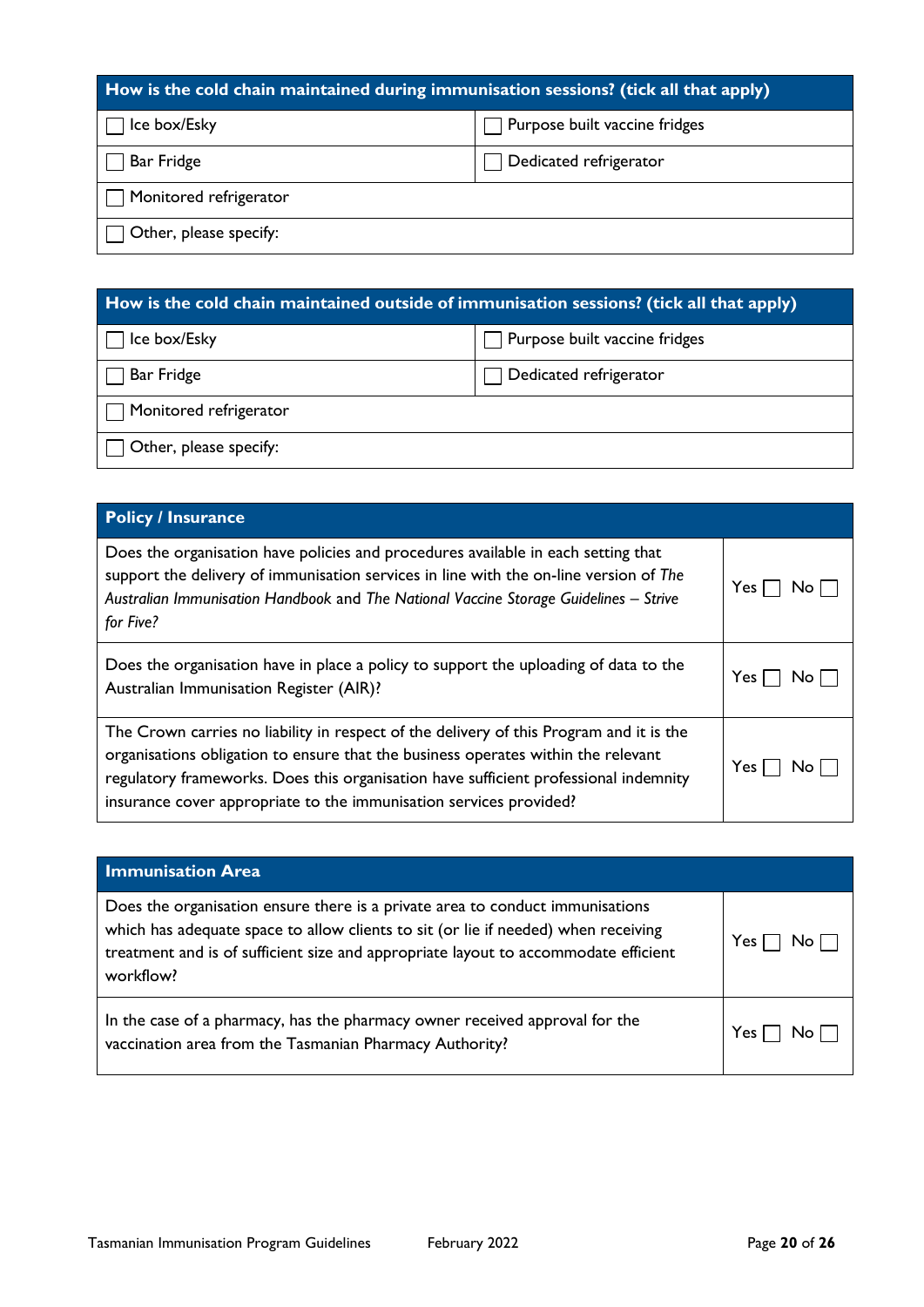## **At times it is necessary to retrieve data from immunisation records.**

# **Which of the following can you retrieve from your records system?**

| Date of service                            | Yes <sub>1</sub><br>No l         |
|--------------------------------------------|----------------------------------|
| Name of person immunised                   | Yes<br>No I                      |
| Contact details for the person immunised   | Yes<br>No <sub>1</sub>           |
| Date of birth of person immunised          | $Yes \lceil$<br>No               |
| Vaccines administered                      | Yes <sub>1</sub><br>No           |
| Batch number of the vaccine administered   | $Yes \mid$<br>No L               |
| Adverse events                             | Yes <sub>1</sub><br>$No$ $\vert$ |
| Name of parent or guardian (if applicable) | Yes  <br>No I                    |
| Name of usual family medical practitioner  | Yes.<br>No                       |

### **For how long are your records kept?**

 $\Box$  7 years or longer  $\Box$  Other, please specify:

| Provide the details of the person responsible for the ordering of vaccines, record keeping,<br>storage of vaccines, temperature monitoring, reporting, etc. |           |
|-------------------------------------------------------------------------------------------------------------------------------------------------------------|-----------|
| Name:                                                                                                                                                       |           |
| <b>Position Title:</b>                                                                                                                                      |           |
| Postal Address:                                                                                                                                             |           |
| Suburb:                                                                                                                                                     | Postcode: |
| Work Phone:                                                                                                                                                 |           |
| Email:                                                                                                                                                      |           |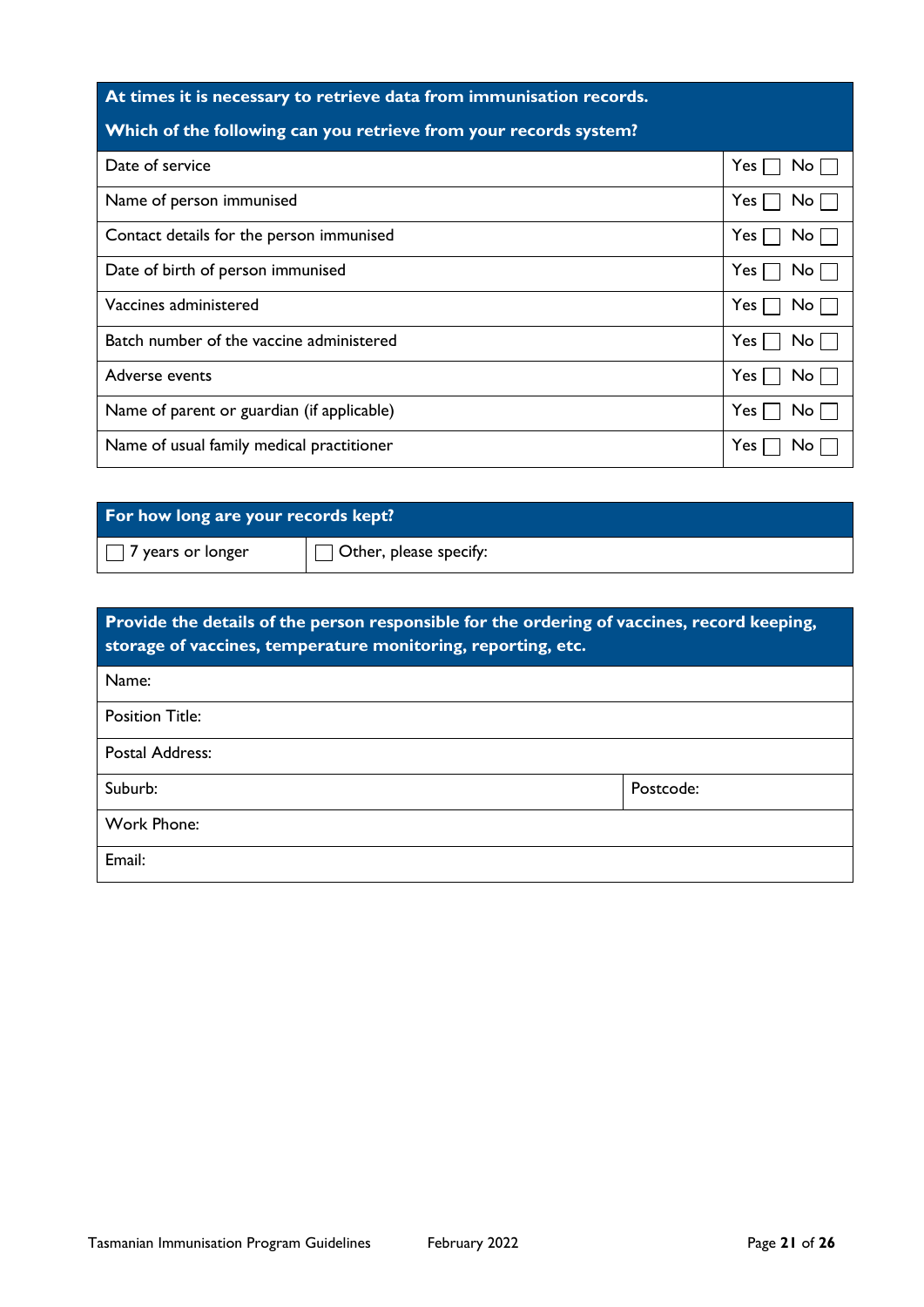| <b>Executive Declaration</b>                                                                                                                                                                                                                                  |  |
|---------------------------------------------------------------------------------------------------------------------------------------------------------------------------------------------------------------------------------------------------------------|--|
| I,                                                                                                                                                                                                                                                            |  |
| (print full name)                                                                                                                                                                                                                                             |  |
| The Principal Officer of the organisation / company:                                                                                                                                                                                                          |  |
| (company name)                                                                                                                                                                                                                                                |  |
| Declare that:                                                                                                                                                                                                                                                 |  |
| I have read and understood the information in the attached guidelines                                                                                                                                                                                         |  |
| The information I have provided in this application is true and correct                                                                                                                                                                                       |  |
| The immunisation program will be administered in accordance with the latest editions of the<br>$\bullet$<br>NHMRC Australian Immunisation Handbook, the National Vaccine Storage Guidelines Strive for 5 and<br>the Tasmanian Immunisation Program Guidelines |  |
| I am aware that I will be subject to random audits of the immunisation service and may be<br>required to submit copies of my organisation's policies and procedures                                                                                           |  |
| I have provided a copy of this completed application form and the guidelines to each individual<br>involved in the delivery of the immunisation program                                                                                                       |  |
| In the case of a pharmacy, I have received approval from the TPA for the vaccination area within<br>the pharmacy                                                                                                                                              |  |
| Signature:<br>Date:                                                                                                                                                                                                                                           |  |

Return this completed application form to the Director of Public Health, via:

- Email: [authorisedimmuniser@health.tas.gov.au](mailto:authorisedimmuniser@health.tas.gov.au)
- Mail: GPO Box 125 Hobart 7000
- Enquiries: 1800 671 738 or (03) 6166 0632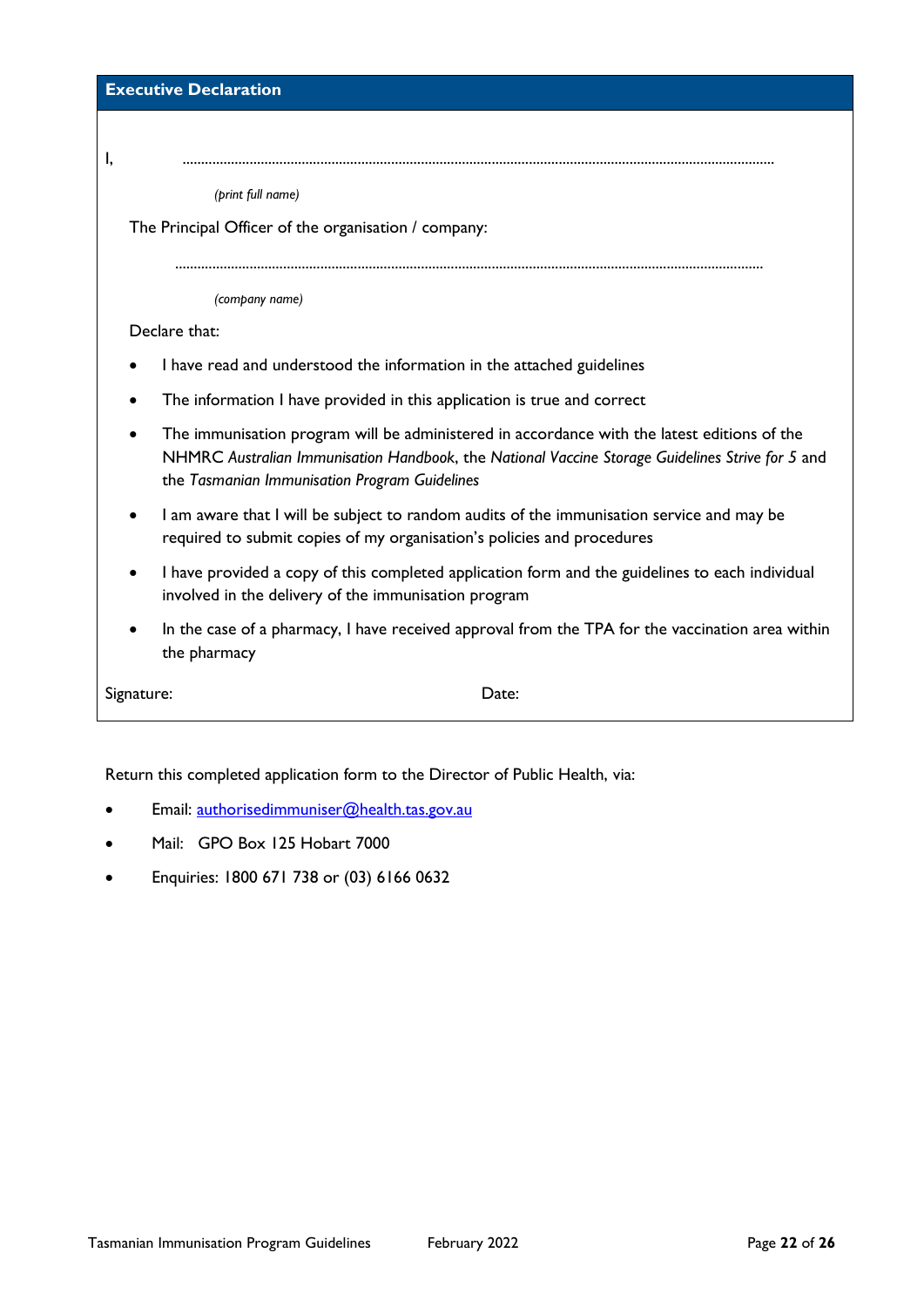### <span id="page-23-0"></span>**Appendix 3a**

### <span id="page-23-1"></span>**Multiple Business Sites**

If your organisation operates immunisation programs from multiple sites please complete the details below for each site.

| <b>Business Site I</b>                                                                                                                          |           |
|-------------------------------------------------------------------------------------------------------------------------------------------------|-----------|
| <b>Organisation Name:</b>                                                                                                                       |           |
| Primary Contact Person:                                                                                                                         |           |
| <b>Postal Address:</b>                                                                                                                          |           |
| Suburb:                                                                                                                                         | Postcode: |
| Phone:                                                                                                                                          |           |
| Email:                                                                                                                                          |           |
| Details of the person responsible for the ordering of vaccines, record keeping, storage of vaccines,<br>temperature monitoring, reporting, etc. |           |
| Name:                                                                                                                                           |           |
| <b>Position Title:</b>                                                                                                                          |           |
| Work Phone:                                                                                                                                     |           |
| Email:                                                                                                                                          |           |

| <b>Business Site 2</b>                                                                               |         |
|------------------------------------------------------------------------------------------------------|---------|
| <b>Organisation Name:</b>                                                                            |         |
| Primary Contact Person:                                                                              |         |
| Postal Address:                                                                                      |         |
| Suburb:                                                                                              | Suburb: |
| Phone:                                                                                               |         |
| Email:                                                                                               |         |
| Details of the person responsible for the ordering of vaccines, record keeping, storage of vaccines, |         |
| temperature monitoring, reporting, etc.                                                              |         |
| Name:                                                                                                |         |
| <b>Position Title:</b>                                                                               |         |
| <b>Work Phone:</b>                                                                                   |         |
| Email:                                                                                               |         |

### **Business Site 3**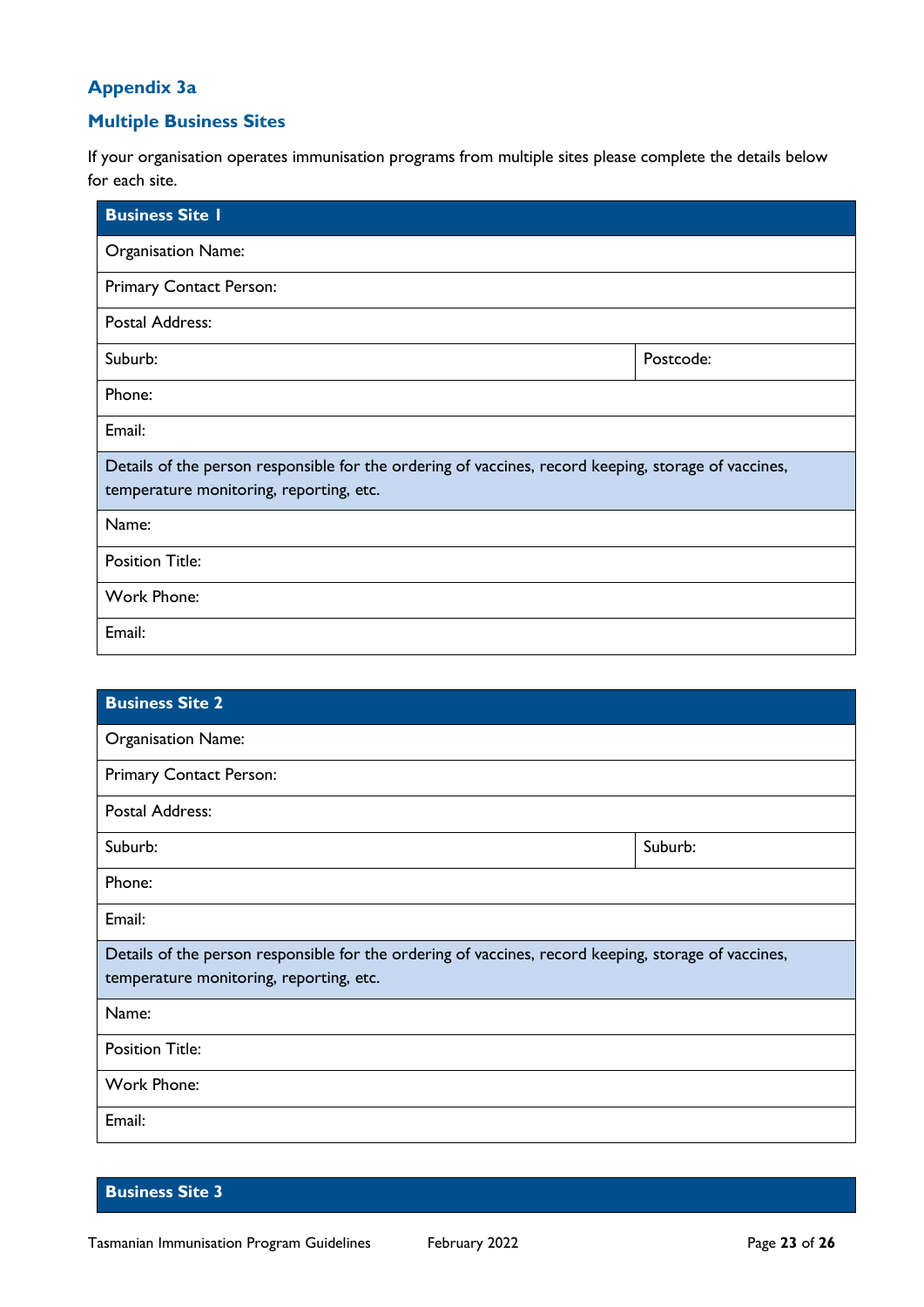| <b>Organisation Name:</b>                                                                                                                       |         |  |
|-------------------------------------------------------------------------------------------------------------------------------------------------|---------|--|
| Primary Contact Person:                                                                                                                         |         |  |
| <b>Postal Address:</b>                                                                                                                          |         |  |
| Suburb:                                                                                                                                         | Suburb: |  |
| Phone:                                                                                                                                          |         |  |
| Email:                                                                                                                                          |         |  |
| Details of the person responsible for the ordering of vaccines, record keeping, storage of vaccines,<br>temperature monitoring, reporting, etc. |         |  |
| Name:                                                                                                                                           |         |  |
| <b>Position Title:</b>                                                                                                                          |         |  |
| Work Phone:                                                                                                                                     |         |  |
| Email:                                                                                                                                          |         |  |

| <b>Business Site 4</b>                                                                               |         |
|------------------------------------------------------------------------------------------------------|---------|
| <b>Organisation Name:</b>                                                                            |         |
| Primary Contact Person:                                                                              |         |
| Postal Address:                                                                                      |         |
| Suburb:                                                                                              | Suburb: |
| Phone:                                                                                               |         |
| Email:                                                                                               |         |
| Details of the person responsible for the ordering of vaccines, record keeping, storage of vaccines, |         |
| temperature monitoring, reporting, etc.                                                              |         |
| Name:                                                                                                |         |
| <b>Position Title:</b>                                                                               |         |
| Work Phone:                                                                                          |         |
| Email:                                                                                               |         |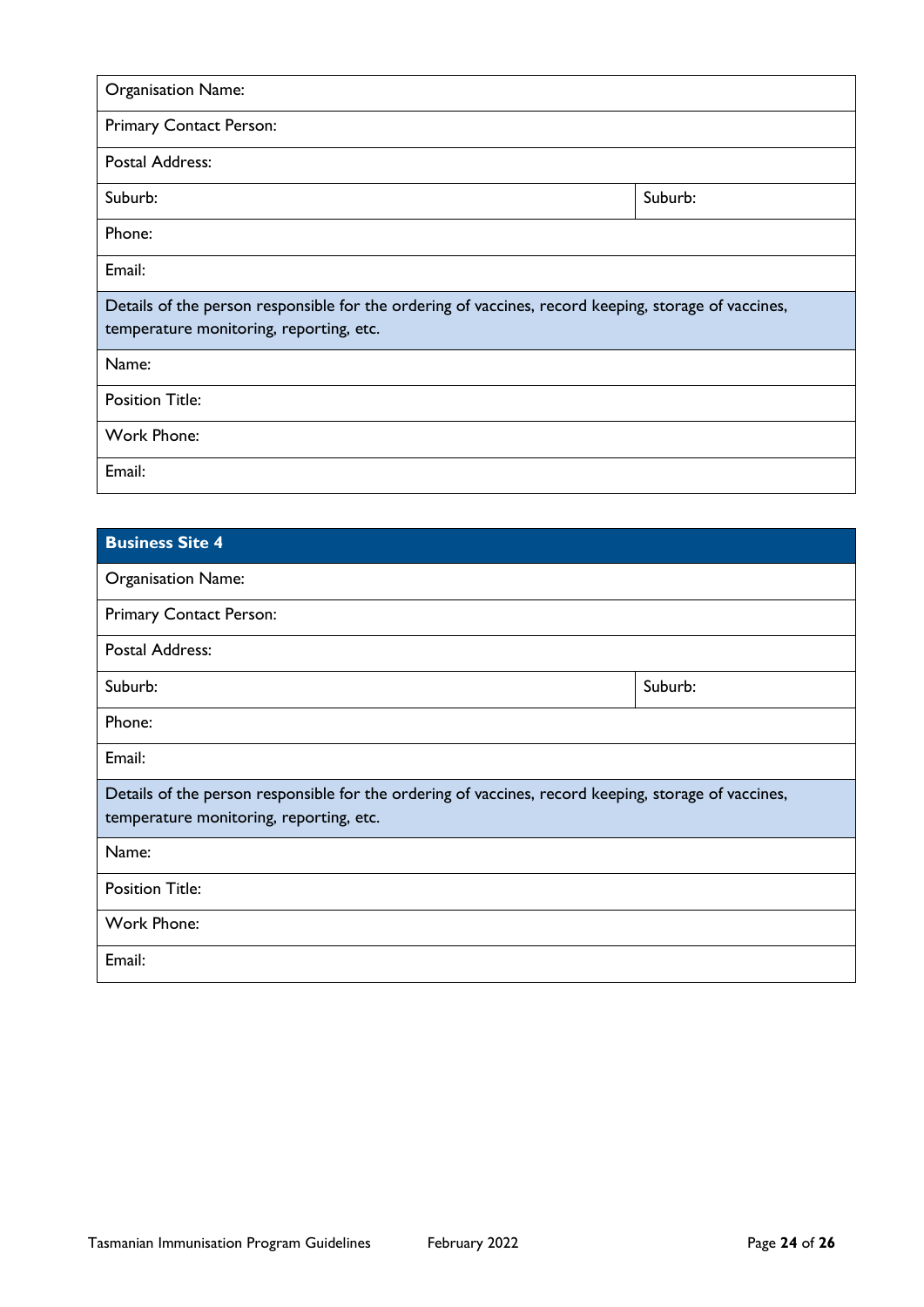| <b>Business Site 5</b>                                                                                                                          |         |
|-------------------------------------------------------------------------------------------------------------------------------------------------|---------|
| <b>Organisation Name:</b>                                                                                                                       |         |
| Primary Contact Person:                                                                                                                         |         |
| Postal Address:                                                                                                                                 |         |
| Suburb:                                                                                                                                         | Suburb: |
| Phone:                                                                                                                                          |         |
| Email:                                                                                                                                          |         |
| Details of the person responsible for the ordering of vaccines, record keeping, storage of vaccines,<br>temperature monitoring, reporting, etc. |         |
| Name:                                                                                                                                           |         |
| <b>Position Title:</b>                                                                                                                          |         |
| Work Phone:                                                                                                                                     |         |
| Email:                                                                                                                                          |         |

Return this completed application form to the Director of Public Health, via:

- Email: [authorisedimmuniser@health.tas.gov.au](mailto:authorisedimmuniser@health.tas.gov.au)
- Mail: GPO Box 125 Hobart 7000
- Enquiries: 1800 671 738 or (03) 6166 0632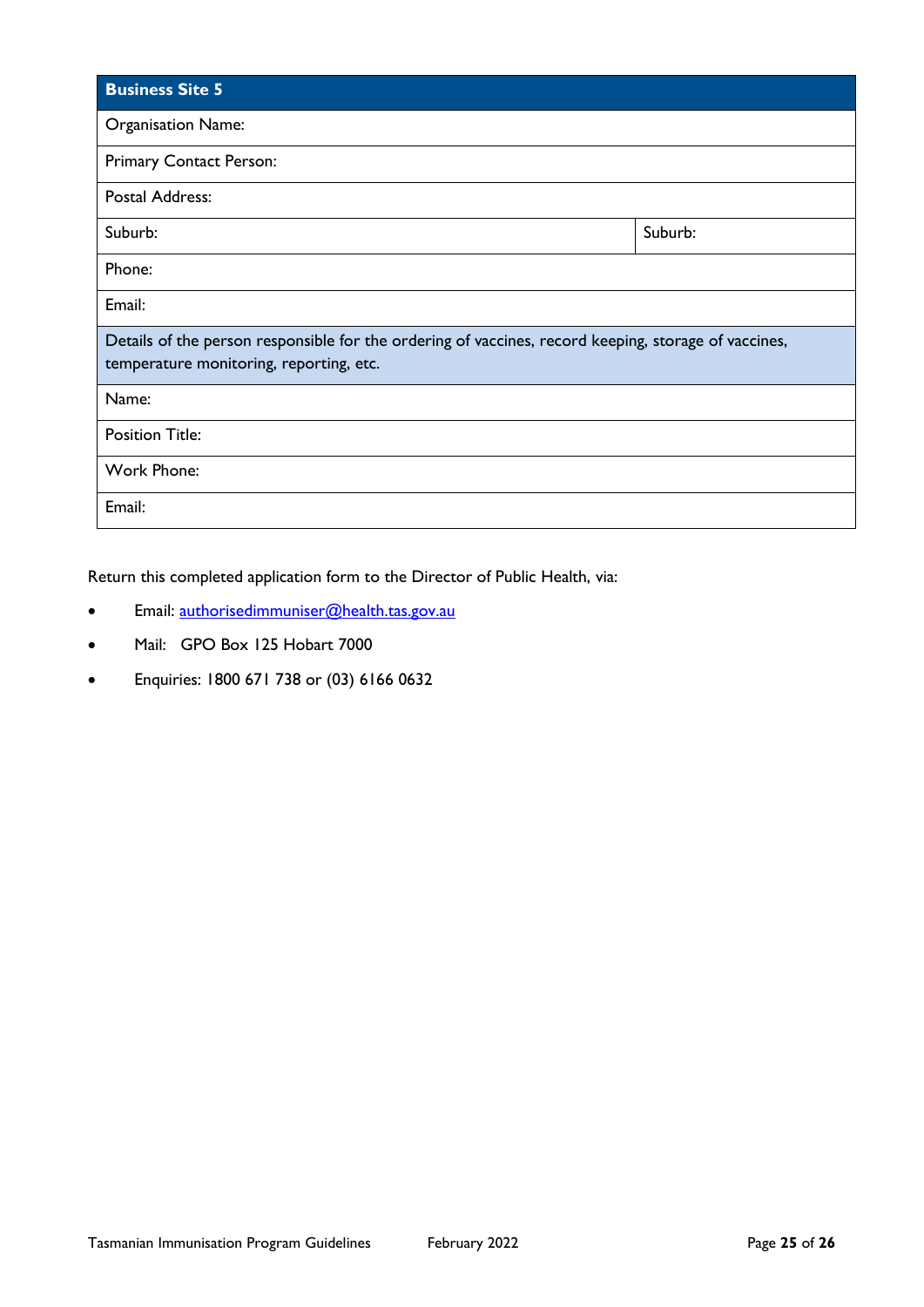### <span id="page-26-0"></span>**Appendix 4**

#### <span id="page-26-1"></span>**Additional Business Sites**

If your business adds additional sites before the expiry of your current program approval please complete the details below for each additional site.

| Name of Practice/Clinic/Organisation:                                                                                                           |        |           |
|-------------------------------------------------------------------------------------------------------------------------------------------------|--------|-----------|
| Address:                                                                                                                                        |        |           |
| Suburb:                                                                                                                                         | State: | Postcode: |
| When is your current Program Approval due to expire?                                                                                            |        |           |
| <b>Additional Business Site I</b>                                                                                                               |        |           |
| <b>Organisation Name:</b>                                                                                                                       |        |           |
| Primary Contact Person:                                                                                                                         |        |           |
| <b>Postal Address:</b>                                                                                                                          |        |           |
| Suburb:                                                                                                                                         |        | Postcode: |
| Phone:                                                                                                                                          | Email: |           |
| Details of the person responsible for the ordering of vaccines, record keeping, storage of vaccines,<br>temperature monitoring, reporting, etc. |        |           |
| Name:                                                                                                                                           |        |           |
| <b>Position Title:</b>                                                                                                                          |        |           |
| <b>Work Phone:</b>                                                                                                                              |        |           |
| Email:                                                                                                                                          |        |           |
| <b>Additional Business Site 2</b>                                                                                                               |        |           |
| Organisation Name:                                                                                                                              |        |           |
| Primary Contact Person:                                                                                                                         |        |           |
| <b>Postal Address:</b>                                                                                                                          |        |           |
| Suburb:                                                                                                                                         |        | Postcode: |
| Phone:                                                                                                                                          | Email: |           |
| Details of the person responsible for the ordering of vaccines, record keeping, storage of vaccines,<br>temperature monitoring, reporting, etc. |        |           |
| Name:                                                                                                                                           |        |           |
| <b>Position Title:</b>                                                                                                                          |        |           |
| Work Phone:                                                                                                                                     |        |           |
| Email:                                                                                                                                          |        |           |